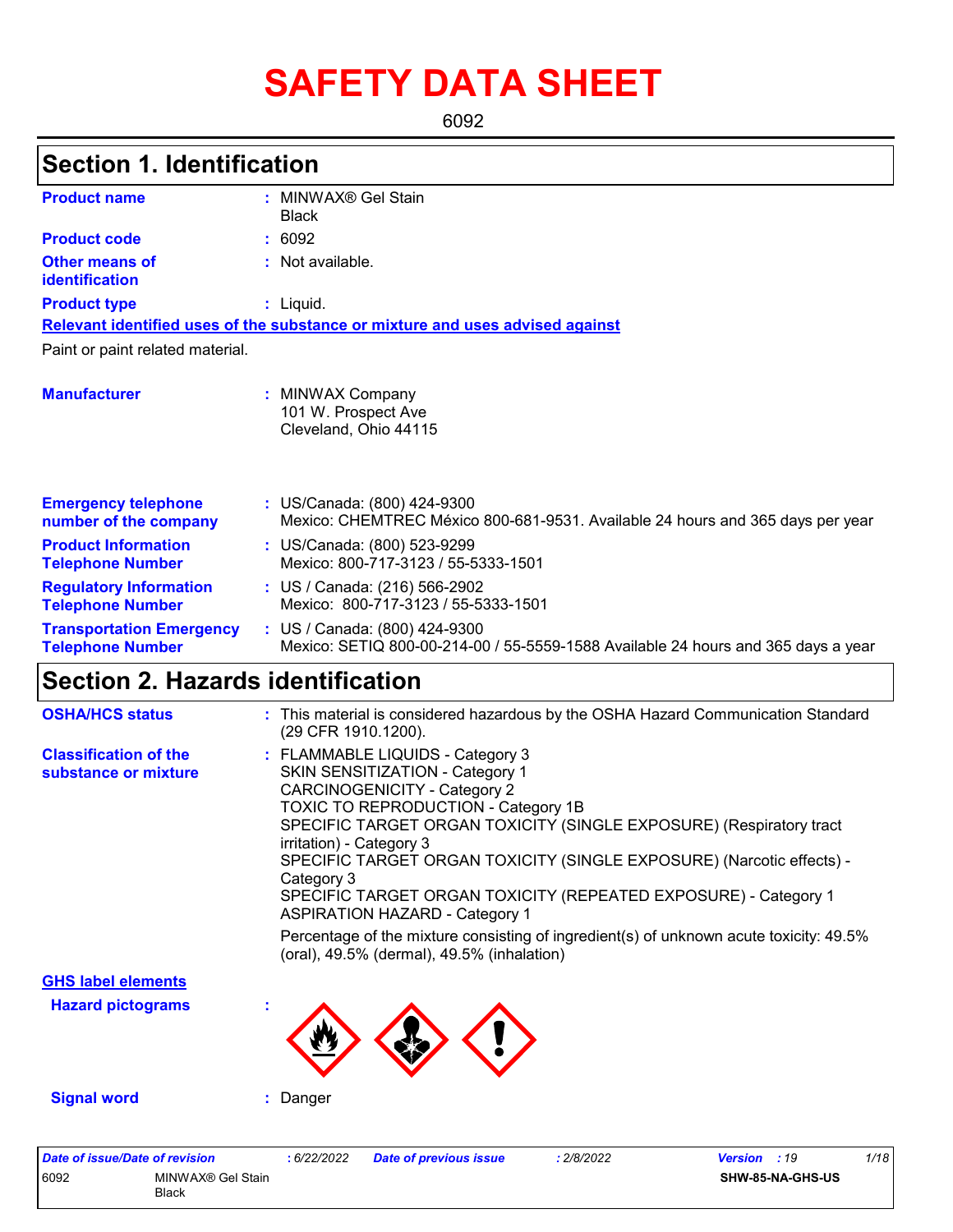### **Section 2. Hazards identification**

| <b>Hazard statements</b>                   | : Flammable liquid and vapor.<br>May be fatal if swallowed and enters airways.<br>May cause an allergic skin reaction.<br>May cause respiratory irritation.<br>May cause drowsiness or dizziness.<br>Suspected of causing cancer.<br>May damage fertility or the unborn child.<br>Causes damage to organs through prolonged or repeated exposure.                                                                                                                                                                                                                                                                                                                                   |
|--------------------------------------------|-------------------------------------------------------------------------------------------------------------------------------------------------------------------------------------------------------------------------------------------------------------------------------------------------------------------------------------------------------------------------------------------------------------------------------------------------------------------------------------------------------------------------------------------------------------------------------------------------------------------------------------------------------------------------------------|
| <b>Precautionary statements</b>            |                                                                                                                                                                                                                                                                                                                                                                                                                                                                                                                                                                                                                                                                                     |
| <b>General</b>                             | : Read label before use. Keep out of reach of children. If medical advice is needed,<br>have product container or label at hand.                                                                                                                                                                                                                                                                                                                                                                                                                                                                                                                                                    |
| <b>Prevention</b>                          | : Obtain special instructions before use. Do not handle until all safety precautions have<br>been read and understood. Wear protective gloves, protective clothing and eye or face<br>protection. Keep away from heat, hot surfaces, sparks, open flames and other ignition<br>sources. No smoking. Use explosion-proof electrical, ventilating or lighting equipment.<br>Use non-sparking tools. Take action to prevent static discharges. Use only outdoors or<br>in a well-ventilated area. Do not breathe vapor. Do not eat, drink or smoke when using<br>this product. Wash thoroughly after handling. Contaminated work clothing must not be<br>allowed out of the workplace. |
| <b>Response</b>                            | : IF exposed or concerned: Get medical advice or attention. IF INHALED: Remove<br>person to fresh air and keep comfortable for breathing. Call a POISON CENTER or<br>doctor if you feel unwell. IF SWALLOWED: Immediately call a POISON CENTER or<br>doctor. Do NOT induce vomiting. IF ON SKIN (or hair): Take off immediately all<br>contaminated clothing. Rinse skin with water. Wash contaminated clothing before<br>reuse. IF ON SKIN: Wash with plenty of water. If skin irritation or rash occurs: Get<br>medical advice or attention.                                                                                                                                      |
| <b>Storage</b>                             | : Store locked up. Store in a well-ventilated place. Keep container tightly closed. Keep<br>cool.                                                                                                                                                                                                                                                                                                                                                                                                                                                                                                                                                                                   |
| <b>Disposal</b>                            | Dispose of contents and container in accordance with all local, regional, national and<br>international regulations.                                                                                                                                                                                                                                                                                                                                                                                                                                                                                                                                                                |
| <b>Supplemental label</b><br>elements      | DELAYED EFFECTS FROM LONG TERM OVEREXPOSURE. Contains solvents which<br>can cause permanent brain and nervous system damage. Intentional misuse by<br>deliberately concentrating and inhaling the contents can be harmful or fatal. WARNING:<br>This product contains chemicals known to the State of California to cause cancer and<br>birth defects or other reproductive harm.                                                                                                                                                                                                                                                                                                   |
|                                            | Please refer to the SDS for additional information. Keep out of reach of children. Do not<br>transfer contents to other containers for storage.                                                                                                                                                                                                                                                                                                                                                                                                                                                                                                                                     |
| <b>Hazards not otherwise</b><br>classified | : DANGER: Rags, steel wool, other waste soaked with this product, and sanding residue<br>may spontaneously catch fire if improperly discarded. Immediately place rags, steel<br>wool, other waste soaked with this product, and sanding residue in a sealed, water-filled,<br>metal container. Dispose of in accordance with local fire regulations.                                                                                                                                                                                                                                                                                                                                |

#### **Other means of identification :** Not available. **Substance/mixture :** Mixture

**CAS number/other identifiers**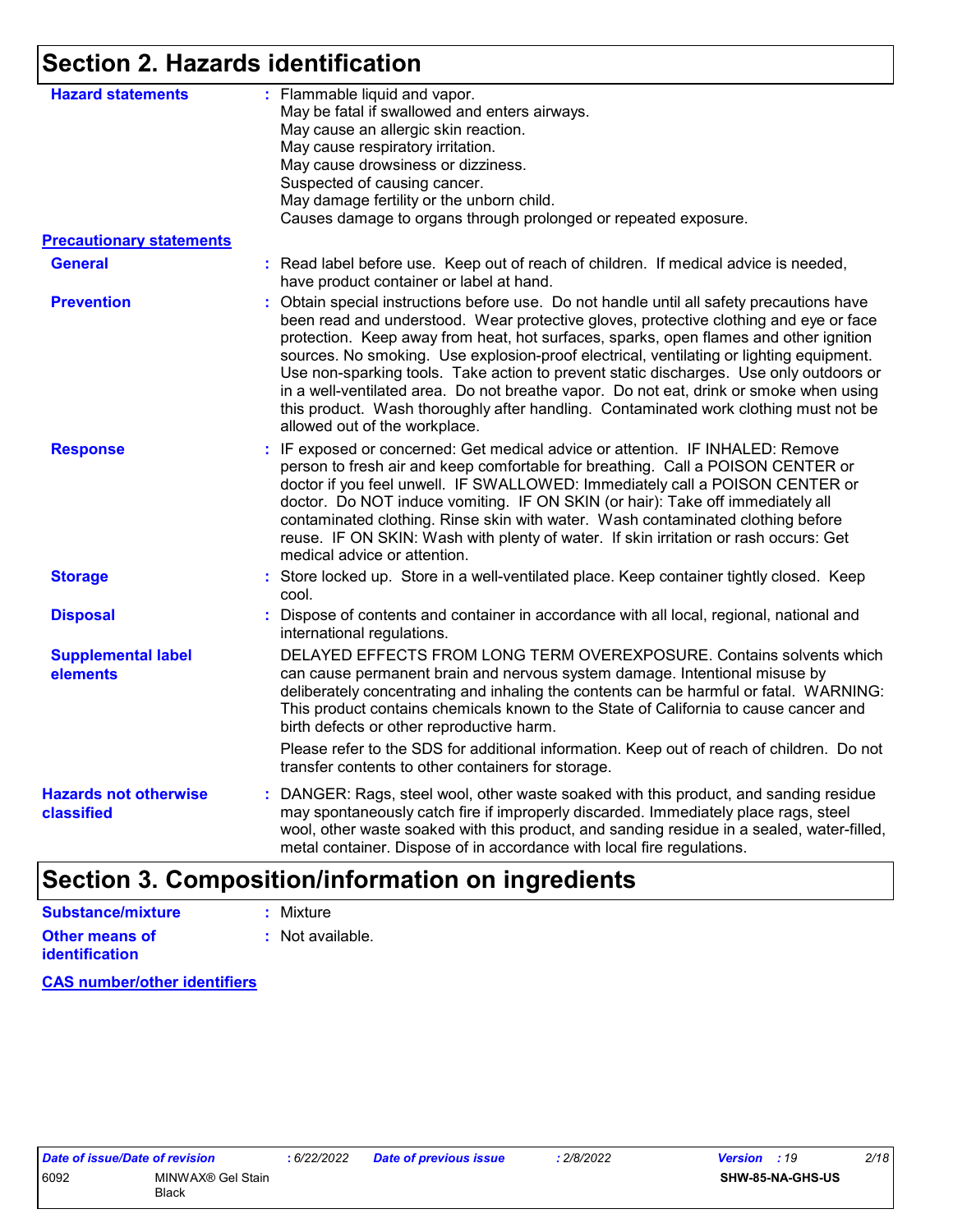### **Section 3. Composition/information on ingredients**

| <b>Ingredient name</b>               | % by weight | <b>CAS number</b> |
|--------------------------------------|-------------|-------------------|
| Med. Aliphatic Hydrocarbon Solvent   | l≥10 - ≤25  | 64742-88-7        |
| Light Aliphatic Hydrocarbon          | l≥10 - ≤25  | 64742-47-8        |
| <b>Fumed Amorphous Silica</b>        | 5≤ا         | 112945-52-5       |
| Carbon Black                         | $\leq 5$    | 1333-86-4         |
| Heavy Naphthenic Petroleum Oil       | ՝≤3         | 64742-52-5        |
| Lt. Aliphatic Hydrocarbon Solvent    | ∣≤3         | 64742-89-8        |
| Xylene, mixed isomers                | <1          | 1330-20-7         |
| Hydrotreated Heavy Petroleum Naphtha | l≤0.3       | 64742-48-9        |
| Methyl Ethyl Ketoxime                | l≤0.3       | 96-29-7           |
| Zirconium 2-Ethylhexanoate           | ≤0.3        | 22464-99-9        |
| Cobalt 2-Ethylhexanoate              | l≤0.3       | 136-52-7          |
| Ethylbenzene                         | l≤0.3       | $100 - 41 - 4$    |

Any concentration shown as a range is to protect confidentiality or is due to batch variation.

**There are no additional ingredients present which, within the current knowledge of the supplier and in the concentrations applicable, are classified and hence require reporting in this section.**

**Occupational exposure limits, if available, are listed in Section 8.**

### **Section 4. First aid measures**

| <b>Description of necessary first aid measures</b> |                                                                                                                                                                                                                                                                                                                                                                                                                                                                                                                                                                                                                                                                                                                                                         |
|----------------------------------------------------|---------------------------------------------------------------------------------------------------------------------------------------------------------------------------------------------------------------------------------------------------------------------------------------------------------------------------------------------------------------------------------------------------------------------------------------------------------------------------------------------------------------------------------------------------------------------------------------------------------------------------------------------------------------------------------------------------------------------------------------------------------|
| <b>Eye contact</b>                                 | : Immediately flush eyes with plenty of water, occasionally lifting the upper and lower<br>eyelids. Check for and remove any contact lenses. Continue to rinse for at least 10<br>minutes. Get medical attention.                                                                                                                                                                                                                                                                                                                                                                                                                                                                                                                                       |
| <b>Inhalation</b>                                  | : Remove victim to fresh air and keep at rest in a position comfortable for breathing. If it<br>is suspected that fumes are still present, the rescuer should wear an appropriate mask<br>or self-contained breathing apparatus. If not breathing, if breathing is irregular or if<br>respiratory arrest occurs, provide artificial respiration or oxygen by trained personnel. It<br>may be dangerous to the person providing aid to give mouth-to-mouth resuscitation.<br>Get medical attention. If necessary, call a poison center or physician. If unconscious,<br>place in recovery position and get medical attention immediately. Maintain an open<br>airway. Loosen tight clothing such as a collar, tie, belt or waistband.                    |
| <b>Skin contact</b>                                | : Wash with plenty of soap and water. Remove contaminated clothing and shoes. Wash<br>contaminated clothing thoroughly with water before removing it, or wear gloves.<br>Continue to rinse for at least 10 minutes. Get medical attention. In the event of any<br>complaints or symptoms, avoid further exposure. Wash clothing before reuse. Clean<br>shoes thoroughly before reuse.                                                                                                                                                                                                                                                                                                                                                                   |
| <b>Ingestion</b>                                   | : Get medical attention immediately. Call a poison center or physician. Wash out mouth<br>with water. Remove dentures if any. If material has been swallowed and the exposed<br>person is conscious, give small quantities of water to drink. Stop if the exposed person<br>feels sick as vomiting may be dangerous. Aspiration hazard if swallowed. Can enter<br>lungs and cause damage. Do not induce vomiting. If vomiting occurs, the head should<br>be kept low so that vomit does not enter the lungs. Never give anything by mouth to an<br>unconscious person. If unconscious, place in recovery position and get medical<br>attention immediately. Maintain an open airway. Loosen tight clothing such as a collar,<br>tie, belt or waistband. |

**Most important symptoms/effects, acute and delayed**

| <b>Potential acute health effects</b> |                                                                                                                              |
|---------------------------------------|------------------------------------------------------------------------------------------------------------------------------|
| <b>Eye contact</b>                    | : No known significant effects or critical hazards.                                                                          |
| <b>Inhalation</b>                     | : Can cause central nervous system (CNS) depression. May cause drowsiness or<br>dizziness. May cause respiratory irritation. |
| <b>Skin contact</b>                   | : May cause an allergic skin reaction.                                                                                       |

| Date of issue/Date of revision |                            | 6/22/2022 | <b>Date of previous issue</b> | : 2/8/2022 | <b>Version</b> : 19 |                  | 3/18 |
|--------------------------------|----------------------------|-----------|-------------------------------|------------|---------------------|------------------|------|
| 6092                           | MINWAX® Gel Stain<br>Black |           |                               |            |                     | SHW-85-NA-GHS-US |      |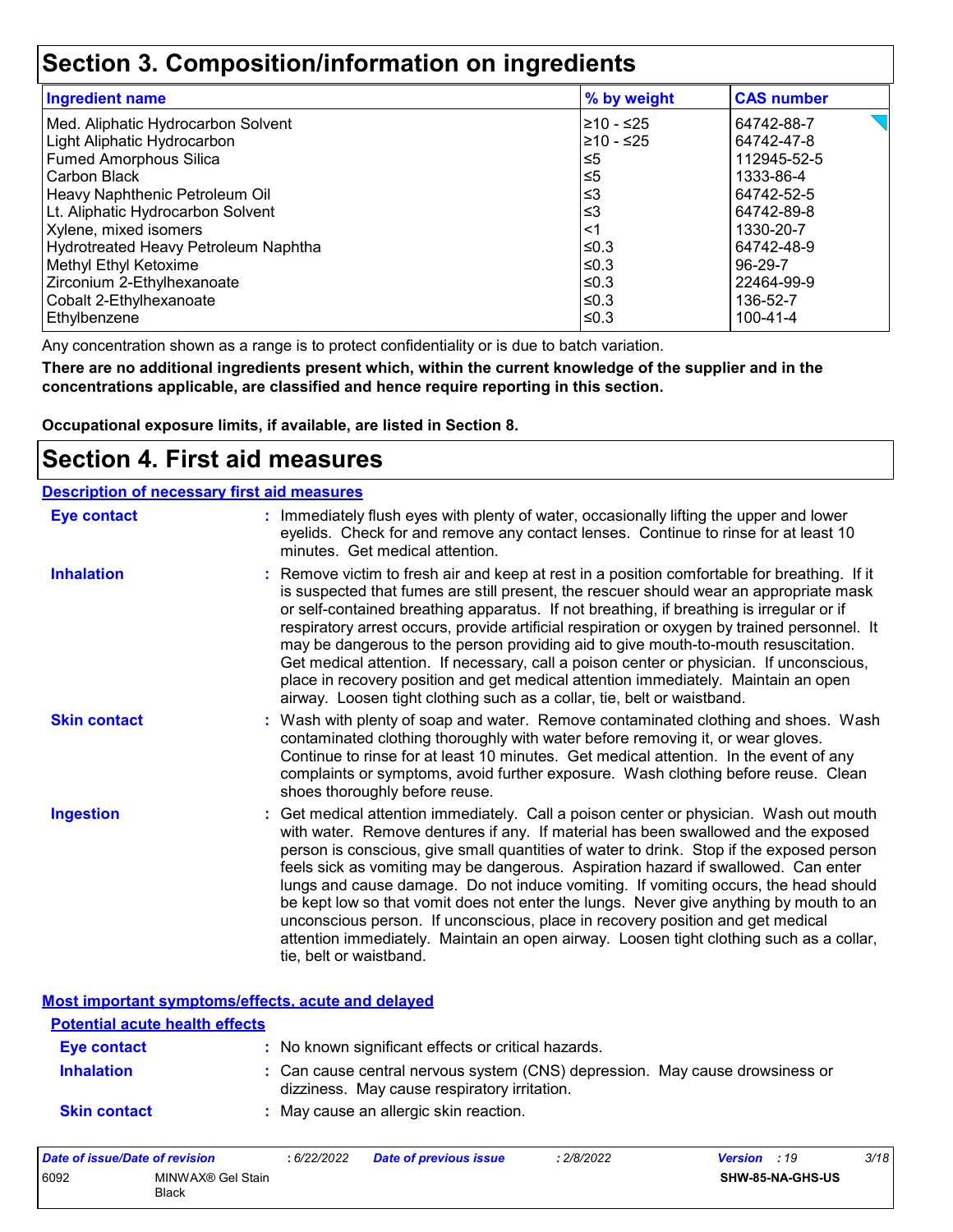# **Section 4. First aid measures**

| <b>Ingestion</b>                    | : Can cause central nervous system (CNS) depression. May be fatal if swallowed and<br>enters airways.                                                                                                                                                                   |
|-------------------------------------|-------------------------------------------------------------------------------------------------------------------------------------------------------------------------------------------------------------------------------------------------------------------------|
| <b>Over-exposure signs/symptoms</b> |                                                                                                                                                                                                                                                                         |
| <b>Eye contact</b>                  | : No specific data.                                                                                                                                                                                                                                                     |
| <b>Inhalation</b>                   | : Adverse symptoms may include the following:<br>respiratory tract irritation<br>coughing<br>nausea or vomiting<br>headache<br>drowsiness/fatigue<br>dizziness/vertigo<br>unconsciousness<br>reduced fetal weight<br>increase in fetal deaths<br>skeletal malformations |
| <b>Skin contact</b>                 | : Adverse symptoms may include the following:<br>irritation<br>redness<br>reduced fetal weight<br>increase in fetal deaths<br>skeletal malformations                                                                                                                    |
| <b>Ingestion</b>                    | : Adverse symptoms may include the following:<br>nausea or vomiting<br>reduced fetal weight<br>increase in fetal deaths<br>skeletal malformations                                                                                                                       |

| <b>Notes to physician</b><br><b>Specific treatments</b> | : Treat symptomatically. Contact poison treatment specialist immediately if large<br>quantities have been ingested or inhaled.<br>: No specific treatment.                                                                                                                                                                                                                                                      |
|---------------------------------------------------------|-----------------------------------------------------------------------------------------------------------------------------------------------------------------------------------------------------------------------------------------------------------------------------------------------------------------------------------------------------------------------------------------------------------------|
| <b>Protection of first-aiders</b>                       | : No action shall be taken involving any personal risk or without suitable training. If it is<br>suspected that fumes are still present, the rescuer should wear an appropriate mask or<br>self-contained breathing apparatus. It may be dangerous to the person providing aid to<br>give mouth-to-mouth resuscitation. Wash contaminated clothing thoroughly with water<br>before removing it, or wear gloves. |

**See toxicological information (Section 11)**

## **Section 5. Fire-fighting measures**

| <b>Extinguishing media</b>                           |                                                                                                                                                                                                                                                                                                                                                                                                                          |
|------------------------------------------------------|--------------------------------------------------------------------------------------------------------------------------------------------------------------------------------------------------------------------------------------------------------------------------------------------------------------------------------------------------------------------------------------------------------------------------|
| <b>Suitable extinguishing</b><br>media               | : Use dry chemical, $CO2$ , water spray (fog) or foam.                                                                                                                                                                                                                                                                                                                                                                   |
| <b>Unsuitable extinguishing</b><br>media             | : Do not use water jet.                                                                                                                                                                                                                                                                                                                                                                                                  |
| <b>Specific hazards arising</b><br>from the chemical | : Flammable liquid and vapor. Runoff to sewer may create fire or explosion hazard. In a<br>fire or if heated, a pressure increase will occur and the container may burst, with the risk<br>of a subsequent explosion. The vapor/gas is heavier than air and will spread along the<br>ground. Vapors may accumulate in low or confined areas or travel a considerable<br>distance to a source of ignition and flash back. |

| Date of issue/Date of revision |                                   | 6/22/2022 | <b>Date of previous issue</b> | 2/8/2022 | <b>Version</b> : 19 |                         | 4/18 |
|--------------------------------|-----------------------------------|-----------|-------------------------------|----------|---------------------|-------------------------|------|
| 6092                           | MINWAX® Gel Stain<br><b>Black</b> |           |                               |          |                     | <b>SHW-85-NA-GHS-US</b> |      |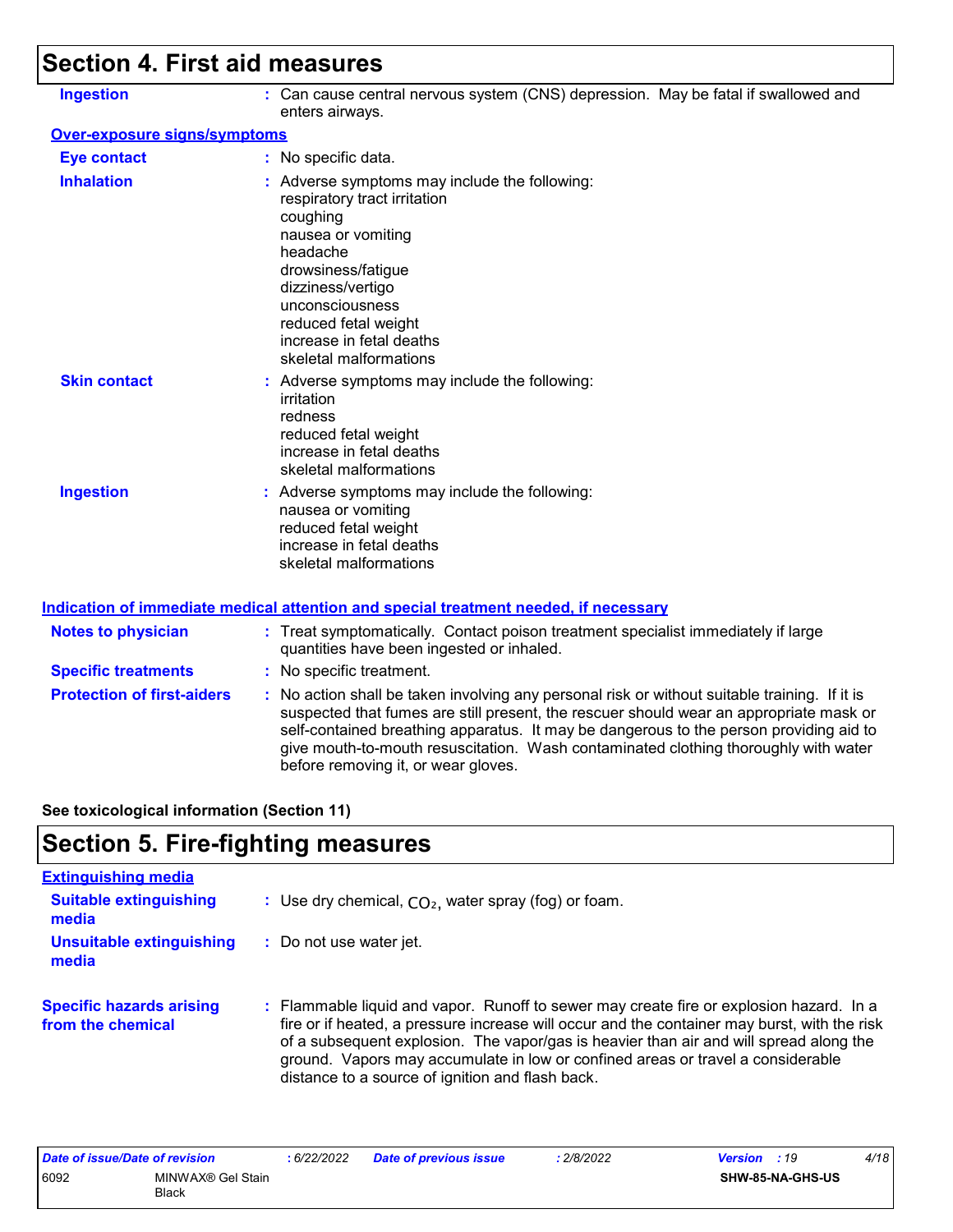### **Section 5. Fire-fighting measures**

| <b>Hazardous thermal</b><br>decomposition products       | : Decomposition products may include the following materials:<br>carbon dioxide<br>carbon monoxide<br>metal oxide/oxides                                                                                                                                                                                                      |
|----------------------------------------------------------|-------------------------------------------------------------------------------------------------------------------------------------------------------------------------------------------------------------------------------------------------------------------------------------------------------------------------------|
| <b>Special protective actions</b><br>for fire-fighters   | : Promptly isolate the scene by removing all persons from the vicinity of the incident if<br>there is a fire. No action shall be taken involving any personal risk or without suitable<br>training. Move containers from fire area if this can be done without risk. Use water<br>spray to keep fire-exposed containers cool. |
| <b>Special protective</b><br>equipment for fire-fighters | : Fire-fighters should wear appropriate protective equipment and self-contained breathing<br>apparatus (SCBA) with a full face-piece operated in positive pressure mode.                                                                                                                                                      |

### **Section 6. Accidental release measures**

#### **Personal precautions, protective equipment and emergency procedures**

| For non-emergency<br>personnel |    | : No action shall be taken involving any personal risk or without suitable training.<br>Evacuate surrounding areas. Keep unnecessary and unprotected personnel from<br>entering. Do not touch or walk through spilled material. Shut off all ignition sources.<br>No flares, smoking or flames in hazard area. Avoid breathing vapor or mist. Provide<br>adequate ventilation. Wear appropriate respirator when ventilation is inadequate. Put<br>on appropriate personal protective equipment. |
|--------------------------------|----|-------------------------------------------------------------------------------------------------------------------------------------------------------------------------------------------------------------------------------------------------------------------------------------------------------------------------------------------------------------------------------------------------------------------------------------------------------------------------------------------------|
| For emergency responders       | ÷. | If specialized clothing is required to deal with the spillage, take note of any information in<br>Section 8 on suitable and unsuitable materials. See also the information in "For non-<br>emergency personnel".                                                                                                                                                                                                                                                                                |

#### **Environmental precautions :** Avoid dispersal of spilled material and runoff and contact with soil, waterways, drains and sewers. Inform the relevant authorities if the product has caused environmental pollution (sewers, waterways, soil or air).

#### **Methods and materials for containment and cleaning up**

| <b>Small spill</b> | : Stop leak if without risk. Move containers from spill area. Use spark-proof tools and<br>explosion-proof equipment. Dilute with water and mop up if water-soluble. Alternatively,<br>or if water-insoluble, absorb with an inert dry material and place in an appropriate waste<br>disposal container. Dispose of via a licensed waste disposal contractor.                                                                                                                                                                                                                                                                                                                                                                                                        |
|--------------------|----------------------------------------------------------------------------------------------------------------------------------------------------------------------------------------------------------------------------------------------------------------------------------------------------------------------------------------------------------------------------------------------------------------------------------------------------------------------------------------------------------------------------------------------------------------------------------------------------------------------------------------------------------------------------------------------------------------------------------------------------------------------|
| <b>Large spill</b> | : Stop leak if without risk. Move containers from spill area. Use spark-proof tools and<br>explosion-proof equipment. Approach release from upwind. Prevent entry into sewers,<br>water courses, basements or confined areas. Wash spillages into an effluent treatment<br>plant or proceed as follows. Contain and collect spillage with non-combustible,<br>absorbent material e.g. sand, earth, vermiculite or diatomaceous earth and place in<br>container for disposal according to local regulations (see Section 13). Dispose of via a<br>licensed waste disposal contractor. Contaminated absorbent material may pose the<br>same hazard as the spilled product. Note: see Section 1 for emergency contact<br>information and Section 13 for waste disposal. |

### **Section 7. Handling and storage**

#### **Precautions for safe handling**

**Protective measures :** Put on appropriate personal protective equipment (see Section 8). Persons with a history of skin sensitization problems should not be employed in any process in which this product is used. Avoid exposure - obtain special instructions before use. Avoid exposure during pregnancy. Do not handle until all safety precautions have been read and understood. Do not get in eyes or on skin or clothing. Do not breathe vapor or mist. Do not swallow. Use only with adequate ventilation. Wear appropriate respirator when ventilation is inadequate. Do not enter storage areas and confined spaces unless adequately ventilated. Keep in the original container or an approved alternative made from a compatible material, kept tightly closed when not in use. Store and use away

| Date of issue/Date of revision |                            | : 6/22/2022 | <b>Date of previous issue</b> | 2/8/2022 | <b>Version</b> : 19 |                         | 5/18 |
|--------------------------------|----------------------------|-------------|-------------------------------|----------|---------------------|-------------------------|------|
| 6092                           | MINWAX® Gel Stain<br>Black |             |                               |          |                     | <b>SHW-85-NA-GHS-US</b> |      |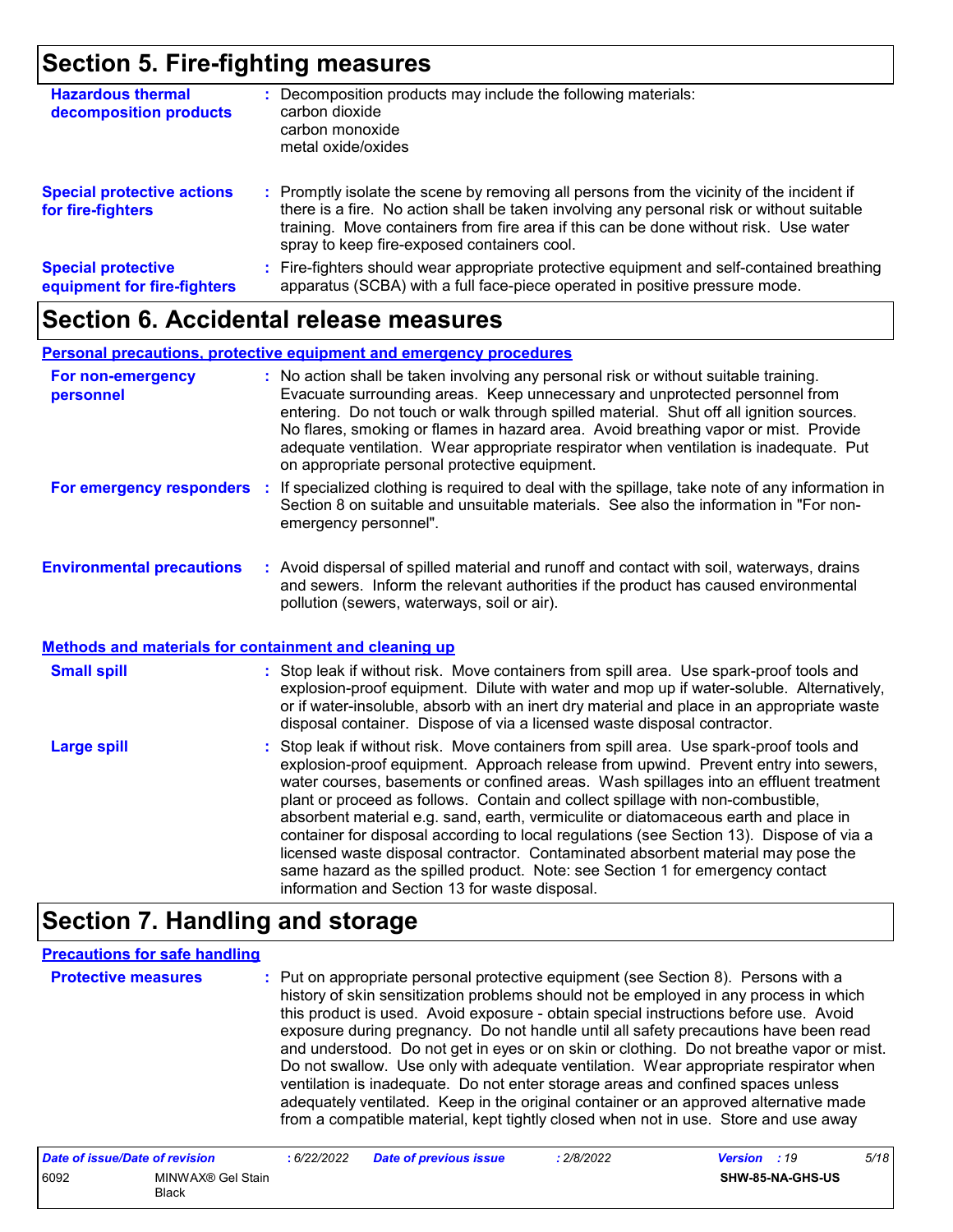# **Section 7. Handling and storage**

|                                                                                  | from heat, sparks, open flame or any other ignition source. Use explosion-proof<br>electrical (ventilating, lighting and material handling) equipment. Use only non-sparking<br>tools. Take precautionary measures against electrostatic discharges. Empty containers<br>retain product residue and can be hazardous. Do not reuse container.                                                                                                                                                                                                                                                                                                                                                                      |
|----------------------------------------------------------------------------------|--------------------------------------------------------------------------------------------------------------------------------------------------------------------------------------------------------------------------------------------------------------------------------------------------------------------------------------------------------------------------------------------------------------------------------------------------------------------------------------------------------------------------------------------------------------------------------------------------------------------------------------------------------------------------------------------------------------------|
| <b>Advice on general</b><br>occupational hygiene                                 | : Eating, drinking and smoking should be prohibited in areas where this material is<br>handled, stored and processed. Workers should wash hands and face before eating,<br>drinking and smoking. Remove contaminated clothing and protective equipment before<br>entering eating areas. See also Section 8 for additional information on hygiene<br>measures.                                                                                                                                                                                                                                                                                                                                                      |
| <b>Conditions for safe storage,</b><br>including any<br><b>incompatibilities</b> | : Store in accordance with local regulations. Store in a segregated and approved area.<br>Store in original container protected from direct sunlight in a dry, cool and well-ventilated<br>area, away from incompatible materials (see Section 10) and food and drink. Store<br>locked up. Eliminate all ignition sources. Separate from oxidizing materials. Keep<br>container tightly closed and sealed until ready for use. Containers that have been<br>opened must be carefully resealed and kept upright to prevent leakage. Do not store in<br>unlabeled containers. Use appropriate containment to avoid environmental<br>contamination. See Section 10 for incompatible materials before handling or use. |

# **Section 8. Exposure controls/personal protection**

### **Control parameters**

**Occupational exposure limits (OSHA United States)**

| Med. Aliphatic Hydrocarbon Solvent<br>Light Aliphatic Hydrocarbon | 64742-88-7<br>64742-47-8 | OSHA PEL (United States, 5/2018).<br>TWA: 100 ppm 8 hours.<br>TWA: 400 mg/m <sup>3</sup> 8 hours.<br>ACGIH TLV (United States, 1/2021).                                                                                                                                                                                    |
|-------------------------------------------------------------------|--------------------------|----------------------------------------------------------------------------------------------------------------------------------------------------------------------------------------------------------------------------------------------------------------------------------------------------------------------------|
|                                                                   |                          |                                                                                                                                                                                                                                                                                                                            |
|                                                                   |                          | Absorbed through skin.<br>TWA: 200 mg/m <sup>3</sup> , (as total hydrocarbon                                                                                                                                                                                                                                               |
| <b>Fumed Amorphous Silica</b>                                     | 112945-52-5              | vapor) 8 hours.<br>NIOSH REL (United States, 10/2020).<br>TWA: 6 mg/m <sup>3</sup> 10 hours.                                                                                                                                                                                                                               |
| Carbon Black                                                      | 1333-86-4                | ACGIH TLV (United States, 1/2021).<br>TWA: 3 mg/m <sup>3</sup> 8 hours. Form: Inhalable<br>fraction<br>NIOSH REL (United States, 10/2020).<br>TWA: 3.5 mg/m <sup>3</sup> 10 hours.<br>TWA: 0.1 mg of PAHs/cm <sup>3</sup> 10 hours.<br>OSHA PEL (United States, 5/2018).<br>TWA: $3.5 \text{ mg/m}^3$ 8 hours.             |
| Heavy Naphthenic Petroleum Oil                                    | 64742-52-5               | ACGIH TLV (United States, 1/2021).<br>TWA: 5 mg/m <sup>3</sup> 8 hours. Form: Inhalable<br>fraction<br>OSHA PEL (United States, 5/2018).<br>TWA: 5 mg/m <sup>3</sup> 8 hours.<br>NIOSH REL (United States, 10/2020).<br>TWA: 5 mg/m <sup>3</sup> 10 hours. Form: Mist<br>STEL: 10 mg/m <sup>3</sup> 15 minutes. Form: Mist |
| Lt. Aliphatic Hydrocarbon Solvent<br>Xylene, mixed isomers        | 64742-89-8<br>1330-20-7  | None.<br>ACGIH TLV (United States, 1/2021).<br>TWA: 100 ppm 8 hours.<br>TWA: 434 mg/m <sup>3</sup> 8 hours.<br>STEL: 150 ppm 15 minutes.<br>STEL: 651 mg/m <sup>3</sup> 15 minutes.<br>OSHA PEL (United States, 5/2018).                                                                                                   |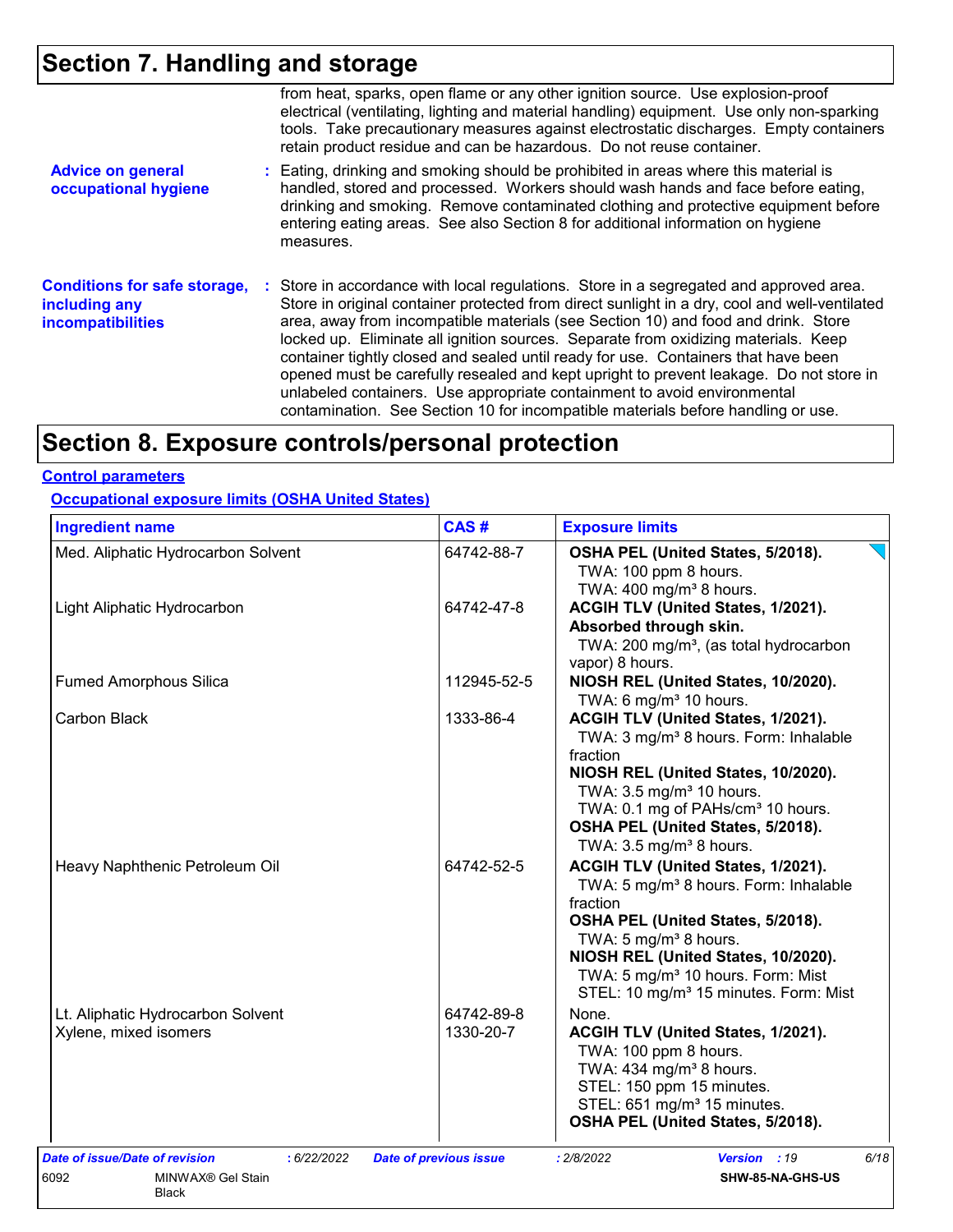|                                      |                | TWA: 100 ppm 8 hours.<br>TWA: $435 \text{ mg/m}^3$ 8 hours. |
|--------------------------------------|----------------|-------------------------------------------------------------|
| Hydrotreated Heavy Petroleum Naphtha | 64742-48-9     | None.                                                       |
| Methyl Ethyl Ketoxime                | $96-29-7$      | OARS WEEL (United States, 1/2021). Skin                     |
|                                      |                | sensitizer.                                                 |
|                                      |                | TWA: 10 ppm 8 hours.                                        |
| Zirconium 2-Ethylhexanoate           | 22464-99-9     | ACGIH TLV (United States, 1/2021).                          |
|                                      |                | TWA: 5 mg/m <sup>3</sup> , (as Zr) 8 hours.                 |
|                                      |                | STEL: 10 mg/m <sup>3</sup> , (as Zr) 15 minutes.            |
|                                      |                | NIOSH REL (United States, 10/2020).                         |
|                                      |                | TWA: $5 \text{ mg/m}^3$ , (as Zr) 10 hours.                 |
|                                      |                | STEL: 10 mg/m <sup>3</sup> , (as Zr) 15 minutes.            |
|                                      |                | OSHA PEL (United States, 5/2018).                           |
|                                      |                | TWA: 5 mg/m <sup>3</sup> , (as Zr) 8 hours.                 |
| Cobalt 2-Ethylhexanoate              | 136-52-7       | ACGIH TLV (United States, 1/2021). Skin                     |
|                                      |                | sensitizer. Inhalation sensitizer.                          |
|                                      |                | TWA: $0.02$ mg/m <sup>3</sup> , (as Co) 8 hours.            |
| Ethylbenzene                         | $100 - 41 - 4$ | ACGIH TLV (United States, 1/2021).                          |
|                                      |                | TWA: 20 ppm 8 hours.                                        |
|                                      |                | NIOSH REL (United States, 10/2020).                         |
|                                      |                | TWA: 100 ppm 10 hours.                                      |
|                                      |                | TWA: $435 \text{ mg/m}^3$ 10 hours.                         |
|                                      |                | STEL: 125 ppm 15 minutes.                                   |
|                                      |                | STEL: 545 mg/m <sup>3</sup> 15 minutes.                     |
|                                      |                | OSHA PEL (United States, 5/2018).                           |
|                                      |                | TWA: 100 ppm 8 hours.                                       |
|                                      |                | TWA: $435 \text{ mg/m}^3$ 8 hours.                          |

### **Occupational exposure limits (Canada)**

| <b>Ingredient name</b>                                |             | CAS#                          | <b>Exposure limits</b>                                                                                                                                                                                                                                                                                                                                                                                                                                                                   |  |  |
|-------------------------------------------------------|-------------|-------------------------------|------------------------------------------------------------------------------------------------------------------------------------------------------------------------------------------------------------------------------------------------------------------------------------------------------------------------------------------------------------------------------------------------------------------------------------------------------------------------------------------|--|--|
| Medium aliphatic solvent naphtha (petroleum) C9-C12   |             | 64742-88-7                    | CA Ontario Provincial (Canada, 6/2019).<br>TWA: 525 mg/m <sup>3</sup> 8 hours.                                                                                                                                                                                                                                                                                                                                                                                                           |  |  |
| Petroleum refining, hydrotreated light distillate     |             | 64742-47-8                    | <b>CA British Columbia Provincial (Canada,</b><br>6/2021). Absorbed through skin.<br>TWA: 200 mg/m <sup>3</sup> , (as total hydrocarbon<br>vapour) 8 hours.<br>CA Alberta Provincial (Canada, 6/2018).<br>Absorbed through skin.<br>8 hrs OEL: 200 mg/m <sup>3</sup> , (as total hydrocarbon<br>vapour) 8 hours.<br>CA Ontario Provincial (Canada, 6/2019).<br>Absorbed through skin.<br>TWA: 200 mg/m <sup>3</sup> , (as total hydrocarbon<br>vapour) 8 hours.                          |  |  |
| Carbon black                                          |             | 1333-86-4                     | <b>CA British Columbia Provincial (Canada,</b><br>$6/2021$ ).<br>TWA: 3 mg/m <sup>3</sup> 8 hours. Form: Inhalable<br>CA Ontario Provincial (Canada, 6/2019).<br>TWA: 3 mg/m <sup>3</sup> 8 hours. Form: Inhalable<br>particulate matter.<br>CA Quebec Provincial (Canada, 6/2021).<br>TWAEV: 3 mg/m <sup>3</sup> 8 hours. Form: inhalable<br>dust<br>CA Alberta Provincial (Canada, 6/2018).<br>8 hrs OEL: 3.5 mg/m <sup>3</sup> 8 hours.<br><b>CA Saskatchewan Provincial (Canada,</b> |  |  |
| Date of issue/Date of revision                        | : 6/22/2022 | <b>Date of previous issue</b> | 7/18<br>: 2/8/2022<br>Version : 19                                                                                                                                                                                                                                                                                                                                                                                                                                                       |  |  |
| 6092<br>MINWAX <sup>®</sup> Gel Stain<br><b>Black</b> |             |                               | SHW-85-NA-GHS-US                                                                                                                                                                                                                                                                                                                                                                                                                                                                         |  |  |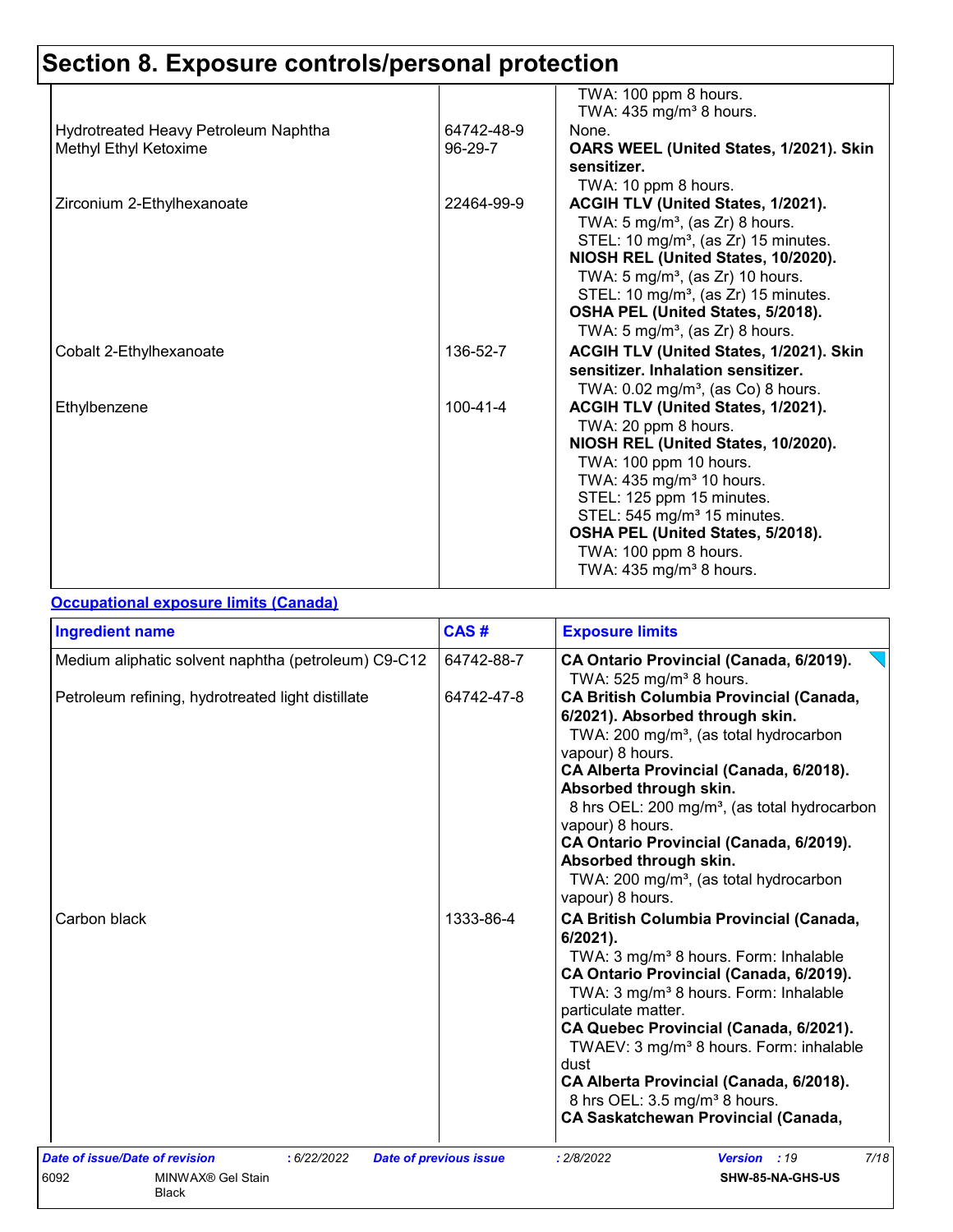|                            |            | 7/2013).<br>STEL: 7 mg/m <sup>3</sup> 15 minutes.                                                                                                                                                                                                                                                                                                                                                                                                                                                                                                                                                                                                                                                                                                                        |
|----------------------------|------------|--------------------------------------------------------------------------------------------------------------------------------------------------------------------------------------------------------------------------------------------------------------------------------------------------------------------------------------------------------------------------------------------------------------------------------------------------------------------------------------------------------------------------------------------------------------------------------------------------------------------------------------------------------------------------------------------------------------------------------------------------------------------------|
| Xylene                     | 1330-20-7  | TWA: $3.5 \text{ mg/m}^3$ 8 hours.<br>CA Alberta Provincial (Canada, 6/2018).<br>8 hrs OEL: 100 ppm 8 hours.<br>15 min OEL: 651 mg/m <sup>3</sup> 15 minutes.<br>15 min OEL: 150 ppm 15 minutes.<br>8 hrs OEL: 434 mg/m <sup>3</sup> 8 hours.<br><b>CA British Columbia Provincial (Canada,</b><br>6/2021).<br>TWA: 100 ppm 8 hours.<br>STEL: 150 ppm 15 minutes.<br>CA Quebec Provincial (Canada, 6/2021).<br>TWAEV: 100 ppm 8 hours.<br>TWAEV: 434 mg/m <sup>3</sup> 8 hours.<br>STEV: 150 ppm 15 minutes.<br>STEV: 651 mg/m <sup>3</sup> 15 minutes.<br>CA Ontario Provincial (Canada, 6/2019).<br>STEL: 150 ppm 15 minutes.<br>TWA: 100 ppm 8 hours.<br><b>CA Saskatchewan Provincial (Canada,</b><br>7/2013).<br>STEL: 150 ppm 15 minutes.<br>TWA: 100 ppm 8 hours. |
| Methyl Ethyl Ketoxime      | 96-29-7    | OARS WEEL (United States, 1/2021). Skin<br>sensitizer.                                                                                                                                                                                                                                                                                                                                                                                                                                                                                                                                                                                                                                                                                                                   |
| Zirconium 2-Ethylhexanoate | 22464-99-9 | TWA: 10 ppm 8 hours.<br>CA Alberta Provincial (Canada, 6/2018).<br>8 hrs OEL: 5 mg/m <sup>3</sup> , (as Zr) 8 hours.<br>15 min OEL: 10 mg/m <sup>3</sup> , (as Zr) 15 minutes.<br><b>CA British Columbia Provincial (Canada,</b><br>$6/2021$ ).<br>TWA: $5 \text{ mg/m}^3$ , (as Zr) 8 hours.<br>STEL: 10 mg/m <sup>3</sup> , (as Zr) 15 minutes.<br>CA Quebec Provincial (Canada, 6/2021).<br>TWAEV: 5 mg/m <sup>3</sup> , (as Zr) 8 hours.<br>STEV: 10 mg/m <sup>3</sup> , (as Zr) 15 minutes.<br>CA Ontario Provincial (Canada, 6/2019).<br>STEL: 10 mg/m <sup>3</sup> , (as Zr) 15 minutes.<br>TWA: $5 \text{ mg/m}^3$ , (as Zr) 8 hours.                                                                                                                            |
| Cobalt 2-Ethylhexanoate    | 136-52-7   | <b>CA British Columbia Provincial (Canada,</b><br>6/2021). Skin sensitizer. Inhalation<br>sensitizer.<br>TWA: 0.02 mg/m <sup>3</sup> , (as Co, Total) 8 hours.<br>CA Quebec Provincial (Canada, 6/2021).<br>Skin sensitizer.<br>TWAEV: $0.02$ mg/m <sup>3</sup> , (as Co) 8 hours.<br>CA Ontario Provincial (Canada, 6/2019).<br>TWA: 0.02 mg/m <sup>3</sup> , (as Co) 8 hours.<br><b>CA Saskatchewan Provincial (Canada,</b><br>7/2013).<br>STEL: 0.06 mg/m <sup>3</sup> , (measured as Co) 15<br>minutes.<br>TWA: $0.02$ mg/m <sup>3</sup> , (measured as Co) 8<br>hours.                                                                                                                                                                                              |
| Ethylbenzene               | 100-41-4   | CA Alberta Provincial (Canada, 6/2018).                                                                                                                                                                                                                                                                                                                                                                                                                                                                                                                                                                                                                                                                                                                                  |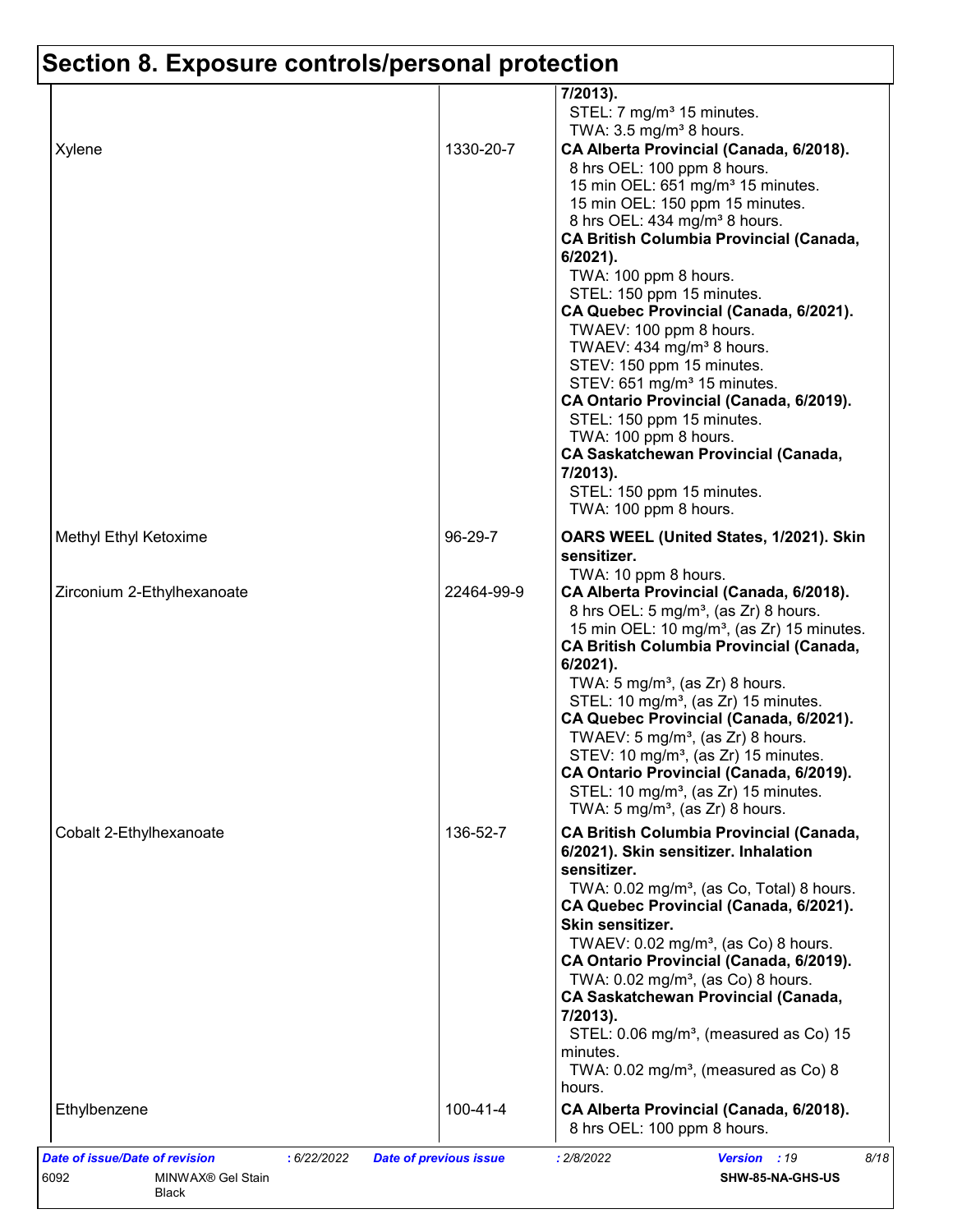| 8 hrs OEL: 434 mg/m <sup>3</sup> 8 hours.      |
|------------------------------------------------|
| 15 min OEL: 543 mg/m <sup>3</sup> 15 minutes.  |
| 15 min OEL: 125 ppm 15 minutes.                |
| <b>CA British Columbia Provincial (Canada,</b> |
| 6/2021).                                       |
| TWA: 20 ppm 8 hours.                           |
| CA Ontario Provincial (Canada, 6/2019).        |
| TWA: 20 ppm 8 hours.                           |
| CA Quebec Provincial (Canada, 6/2021).         |
| TWAEV: 20 ppm 8 hours.                         |
|                                                |
| <b>CA Saskatchewan Provincial (Canada,</b>     |
| 7/2013).                                       |
| STEL: 125 ppm 15 minutes.                      |
| TWA: 100 ppm 8 hours.                          |
|                                                |

#### **Occupational exposure limits (Mexico)**

|                             | CAS#       | <b>Exposure limits</b>                                                                                                                       |
|-----------------------------|------------|----------------------------------------------------------------------------------------------------------------------------------------------|
| Light Aliphatic Hydrocarbon | 64742-47-8 | <b>ACGIH TLV (United States, 1/2021).</b><br>Absorbed through skin.<br>TWA: 200 mg/m <sup>3</sup> , (as total hydrocarbon<br>vapor) 8 hours. |
| Zirconium 2-Ethylhexanoate  | 22464-99-9 | NOM-010-STPS-2014 (Mexico, 4/2016).<br>TWA: $5 \text{ mg/m}^3$ , (as Zr) 8 hours.<br>STEL: 10 mg/m <sup>3</sup> , (as Zr) 15 minutes.        |
| Cobalt 2-Ethylhexanoate     | 136-52-7   | NOM-010-STPS-2014 (Mexico, 4/2016).<br>TWA: $0.02$ mg/m <sup>3</sup> , (as Co) 8 hours.                                                      |

| <b>Appropriate engineering</b><br><b>controls</b> | : Use only with adequate ventilation. Use process enclosures, local exhaust ventilation or<br>other engineering controls to keep worker exposure to airborne contaminants below any<br>recommended or statutory limits. The engineering controls also need to keep gas,<br>vapor or dust concentrations below any lower explosive limits. Use explosion-proof<br>ventilation equipment.                                                                                     |
|---------------------------------------------------|-----------------------------------------------------------------------------------------------------------------------------------------------------------------------------------------------------------------------------------------------------------------------------------------------------------------------------------------------------------------------------------------------------------------------------------------------------------------------------|
| <b>Environmental exposure</b><br><b>controls</b>  | : Emissions from ventilation or work process equipment should be checked to ensure<br>they comply with the requirements of environmental protection legislation. In some<br>cases, fume scrubbers, filters or engineering modifications to the process equipment<br>will be necessary to reduce emissions to acceptable levels.                                                                                                                                             |
| <b>Individual protection measures</b>             |                                                                                                                                                                                                                                                                                                                                                                                                                                                                             |
| <b>Hygiene measures</b>                           | : Wash hands, forearms and face thoroughly after handling chemical products, before<br>eating, smoking and using the lavatory and at the end of the working period.<br>Appropriate techniques should be used to remove potentially contaminated clothing.<br>Contaminated work clothing should not be allowed out of the workplace. Wash<br>contaminated clothing before reusing. Ensure that eyewash stations and safety<br>showers are close to the workstation location. |
| <b>Eye/face protection</b>                        | : Safety eyewear complying with an approved standard should be used when a risk<br>assessment indicates this is necessary to avoid exposure to liquid splashes, mists,<br>gases or dusts. If contact is possible, the following protection should be worn, unless<br>the assessment indicates a higher degree of protection: safety glasses with side-<br>shields.                                                                                                          |
| <b>Skin protection</b>                            |                                                                                                                                                                                                                                                                                                                                                                                                                                                                             |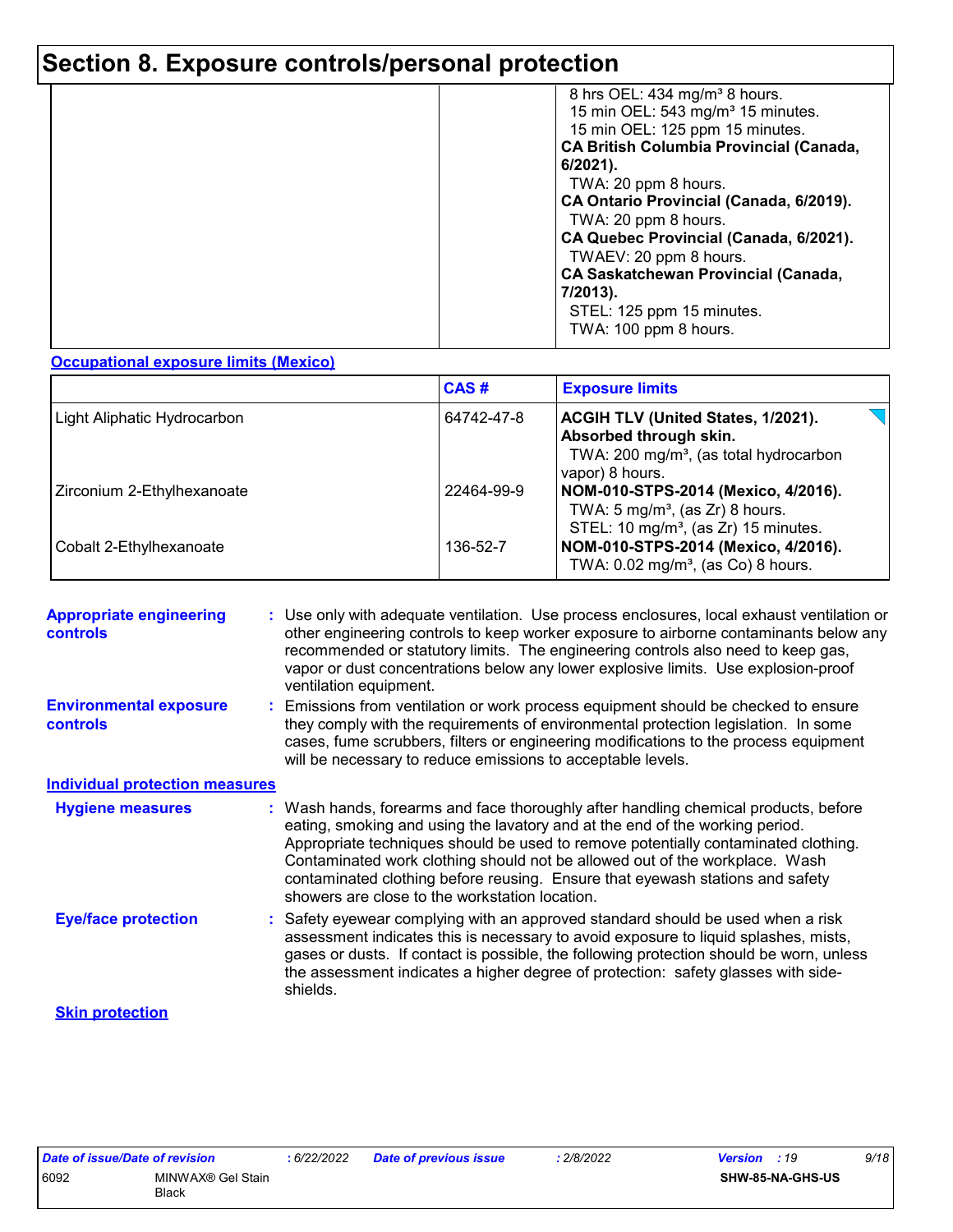| <b>Hand protection</b>        | : Chemical-resistant, impervious gloves complying with an approved standard should be<br>worn at all times when handling chemical products if a risk assessment indicates this is<br>necessary. Considering the parameters specified by the glove manufacturer, check<br>during use that the gloves are still retaining their protective properties. It should be<br>noted that the time to breakthrough for any glove material may be different for different<br>glove manufacturers. In the case of mixtures, consisting of several substances, the<br>protection time of the gloves cannot be accurately estimated. |
|-------------------------------|------------------------------------------------------------------------------------------------------------------------------------------------------------------------------------------------------------------------------------------------------------------------------------------------------------------------------------------------------------------------------------------------------------------------------------------------------------------------------------------------------------------------------------------------------------------------------------------------------------------------|
| <b>Body protection</b>        | : Personal protective equipment for the body should be selected based on the task being<br>performed and the risks involved and should be approved by a specialist before<br>handling this product. When there is a risk of ignition from static electricity, wear anti-<br>static protective clothing. For the greatest protection from static discharges, clothing<br>should include anti-static overalls, boots and gloves.                                                                                                                                                                                         |
| <b>Other skin protection</b>  | : Appropriate footwear and any additional skin protection measures should be selected<br>based on the task being performed and the risks involved and should be approved by a<br>specialist before handling this product.                                                                                                                                                                                                                                                                                                                                                                                              |
| <b>Respiratory protection</b> | : Based on the hazard and potential for exposure, select a respirator that meets the<br>appropriate standard or certification. Respirators must be used according to a<br>respiratory protection program to ensure proper fitting, training, and other important<br>aspects of use.                                                                                                                                                                                                                                                                                                                                    |

# **Section 9. Physical and chemical properties**

The conditions of measurement of all properties are at standard temperature and pressure unless otherwise indicated.

| <b>Appearance</b>                                                 |                                                                |
|-------------------------------------------------------------------|----------------------------------------------------------------|
| <b>Physical state</b>                                             | $:$ Liquid.                                                    |
| Color                                                             | $:$ Black.                                                     |
| Odor                                                              | : Not available.                                               |
| <b>Odor threshold</b>                                             | Not available.                                                 |
| рH                                                                | Not applicable.                                                |
| <b>Melting point/freezing point</b>                               | : Not available.                                               |
| <b>Boiling point, initial boiling</b><br>point, and boiling range | : $115^{\circ}$ C (239 $^{\circ}$ F)                           |
| <b>Flash point</b>                                                | : Closed cup: 39°C (102.2°F) [Pensky-Martens Closed Cup]       |
| <b>Evaporation rate</b>                                           | 1.5 (butyl acetate = 1)                                        |
| <b>Flammability</b>                                               | : Not available.                                               |
| Lower and upper explosion<br>limit/flammability limit             | $:$ Lower: $0.9\%$<br>Upper: 6%                                |
| <b>Vapor pressure</b>                                             | : $1.6$ kPa (12 mm Hg)                                         |
| <b>Relative vapor density</b>                                     | : $4.1$ [Air = 1]                                              |
| <b>Relative density</b>                                           | : 0.91                                                         |
| <b>Solubility</b>                                                 | Not available.                                                 |
| <b>Partition coefficient: n-</b><br>octanol/water                 | : Not applicable.                                              |
| <b>Auto-ignition temperature</b>                                  | : Not available.                                               |
| <b>Decomposition temperature</b>                                  | Not available.                                                 |
| <b>Viscosity</b>                                                  | Kinematic (40°C (104°F)): <20.5 mm <sup>2</sup> /s (<20.5 cSt) |
| <b>Molecular weight</b>                                           | Not applicable.                                                |
| <b>Aerosol product</b>                                            |                                                                |
| <b>Heat of combustion</b>                                         | : $21.894$ kJ/g                                                |

| Date of issue/Date of revision |                                   | : 6/22/2022 | <b>Date of previous issue</b> | 2/8/2022 | <b>Version</b> : 19 |                  | 10/18 |
|--------------------------------|-----------------------------------|-------------|-------------------------------|----------|---------------------|------------------|-------|
| 6092                           | MINWAX® Gel Stain<br><b>Black</b> |             |                               |          |                     | SHW-85-NA-GHS-US |       |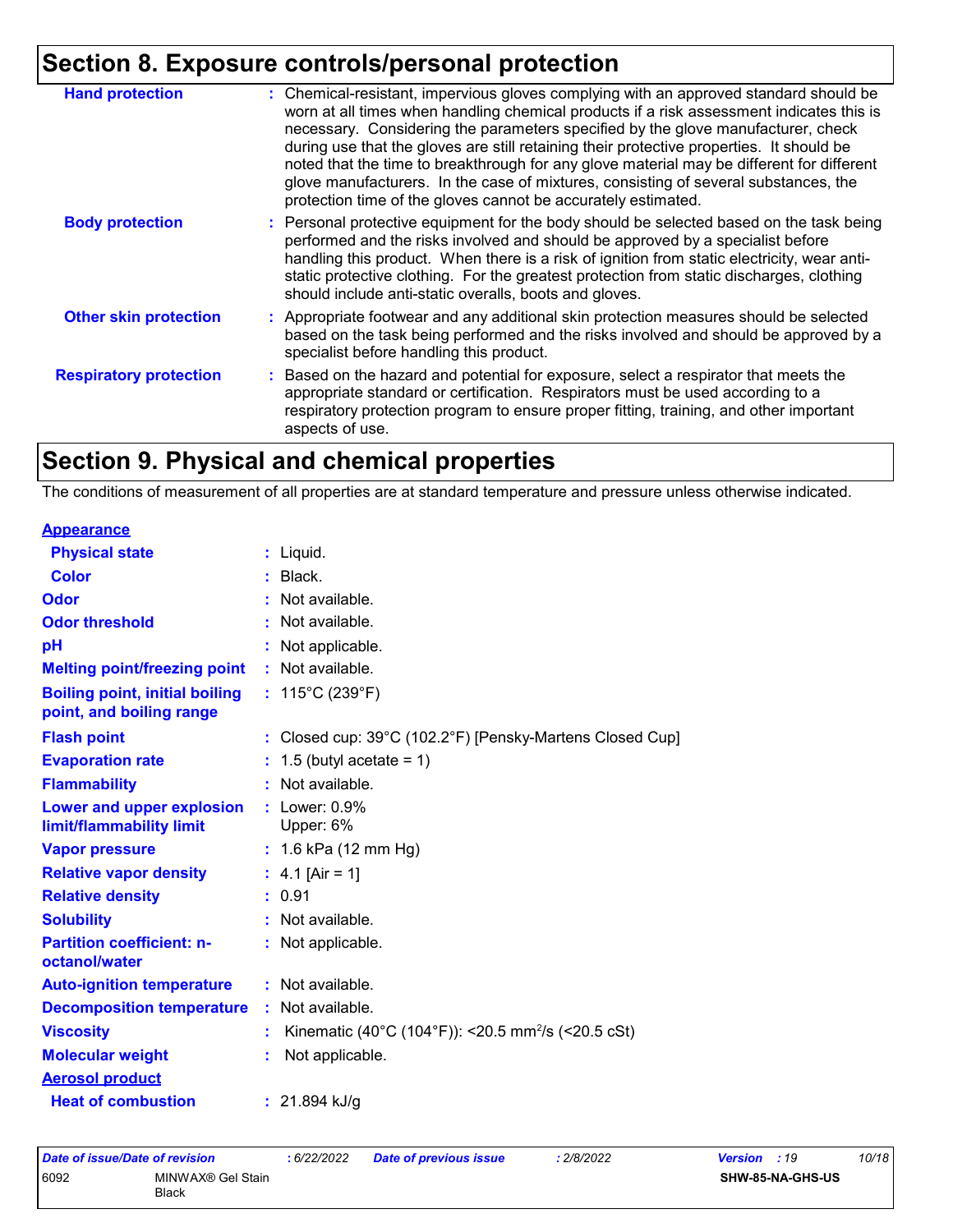### **Section 10. Stability and reactivity**

| <b>Reactivity</b>                                   | : No specific test data related to reactivity available for this product or its ingredients.                                                                                                                                               |
|-----------------------------------------------------|--------------------------------------------------------------------------------------------------------------------------------------------------------------------------------------------------------------------------------------------|
| <b>Chemical stability</b>                           | : The product is stable.                                                                                                                                                                                                                   |
| <b>Possibility of hazardous</b><br><b>reactions</b> | : Under normal conditions of storage and use, hazardous reactions will not occur.                                                                                                                                                          |
| <b>Conditions to avoid</b>                          | : Avoid all possible sources of ignition (spark or flame). Do not pressurize, cut, weld,<br>braze, solder, drill, grind or expose containers to heat or sources of ignition. Do not<br>allow vapor to accumulate in low or confined areas. |
| <b>Incompatible materials</b>                       | : Reactive or incompatible with the following materials:<br>oxidizing materials                                                                                                                                                            |
| <b>Hazardous decomposition</b><br>products          | : Under normal conditions of storage and use, hazardous decomposition products should<br>not be produced.                                                                                                                                  |

### **Section 11. Toxicological information**

#### **Information on toxicological effects**

**Acute toxicity**

| <b>Product/ingredient name</b>                 | <b>Result</b>                | <b>Species</b> | <b>Dose</b>            | <b>Exposure</b> |
|------------------------------------------------|------------------------------|----------------|------------------------|-----------------|
| <b>Fumed Amorphous Silica</b>                  | LD50 Oral                    | Rat            | 3160 mg/kg             |                 |
| Carbon Black                                   | LD50 Oral                    | Rat            | >15400 mg/kg           |                 |
| Heavy Naphthenic Petroleum<br>Oil              | LD50 Oral                    | Rat            | >5000 mg/kg            |                 |
| Xylene, mixed isomers                          | <b>LC50 Inhalation Gas.</b>  | Rat            | 6700 ppm               | 4 hours         |
|                                                | LD50 Oral                    | Rat            | 4300 mg/kg             |                 |
| <b>Hydrotreated Heavy</b><br>Petroleum Naphtha | <b>LC50 Inhalation Vapor</b> | Rat            | 8500 mg/m <sup>3</sup> | 4 hours         |
|                                                | LD50 Oral                    | Rat            | $>6$ g/kg              |                 |
| Methyl Ethyl Ketoxime                          | LD50 Oral                    | Rat            | 930 mg/kg              |                 |
| Zirconium 2-Ethylhexanoate                     | LD50 Dermal                  | Rabbit         | $>5$ g/kg              |                 |
|                                                | LD50 Oral                    | Rat            | $>5$ g/kg              |                 |
| Cobalt 2-Ethylhexanoate                        | LD50 Dermal                  | Rabbit         | $>5$ g/kg              |                 |
|                                                | LD50 Oral                    | Rat            | $1.22$ g/kg            |                 |
| Ethylbenzene                                   | LD50 Dermal                  | Rabbit         | >5000 mg/kg            |                 |
|                                                | LD50 Oral                    | Rat            | 3500 mg/kg             |                 |

#### **Irritation/Corrosion**

| <b>Product/ingredient name</b>    | <b>Result</b>            | <b>Species</b> | <b>Score</b> | <b>Exposure</b>  | <b>Observation</b>       |  |
|-----------------------------------|--------------------------|----------------|--------------|------------------|--------------------------|--|
| Heavy Naphthenic Petroleum<br>Oil | Skin - Severe irritant   | Rabbit         |              | 500 mg           |                          |  |
| Xylene, mixed isomers             | Eyes - Mild irritant     | Rabbit         |              | 87 mg            |                          |  |
|                                   | Eyes - Severe irritant   | Rabbit         |              | 24 hours 5       | -                        |  |
|                                   |                          |                |              | mg               |                          |  |
|                                   | Skin - Mild irritant     | Rat            |              | 8 hours 60 uL    |                          |  |
|                                   | Skin - Moderate irritant | Rabbit         |              | 24 hours 500     | $\overline{\phantom{a}}$ |  |
|                                   |                          |                |              | mg               |                          |  |
|                                   | Skin - Moderate irritant | Rabbit         |              | $100\%$          |                          |  |
| Methyl Ethyl Ketoxime             | Eyes - Severe irritant   | Rabbit         |              | 100 uL           |                          |  |
| Ethylbenzene                      | Eyes - Severe irritant   | Rabbit         |              | $500 \text{ mg}$ |                          |  |
|                                   | Skin - Mild irritant     | Rabbit         |              | 24 hours 15      | $\blacksquare$           |  |
|                                   |                          |                |              | mg               |                          |  |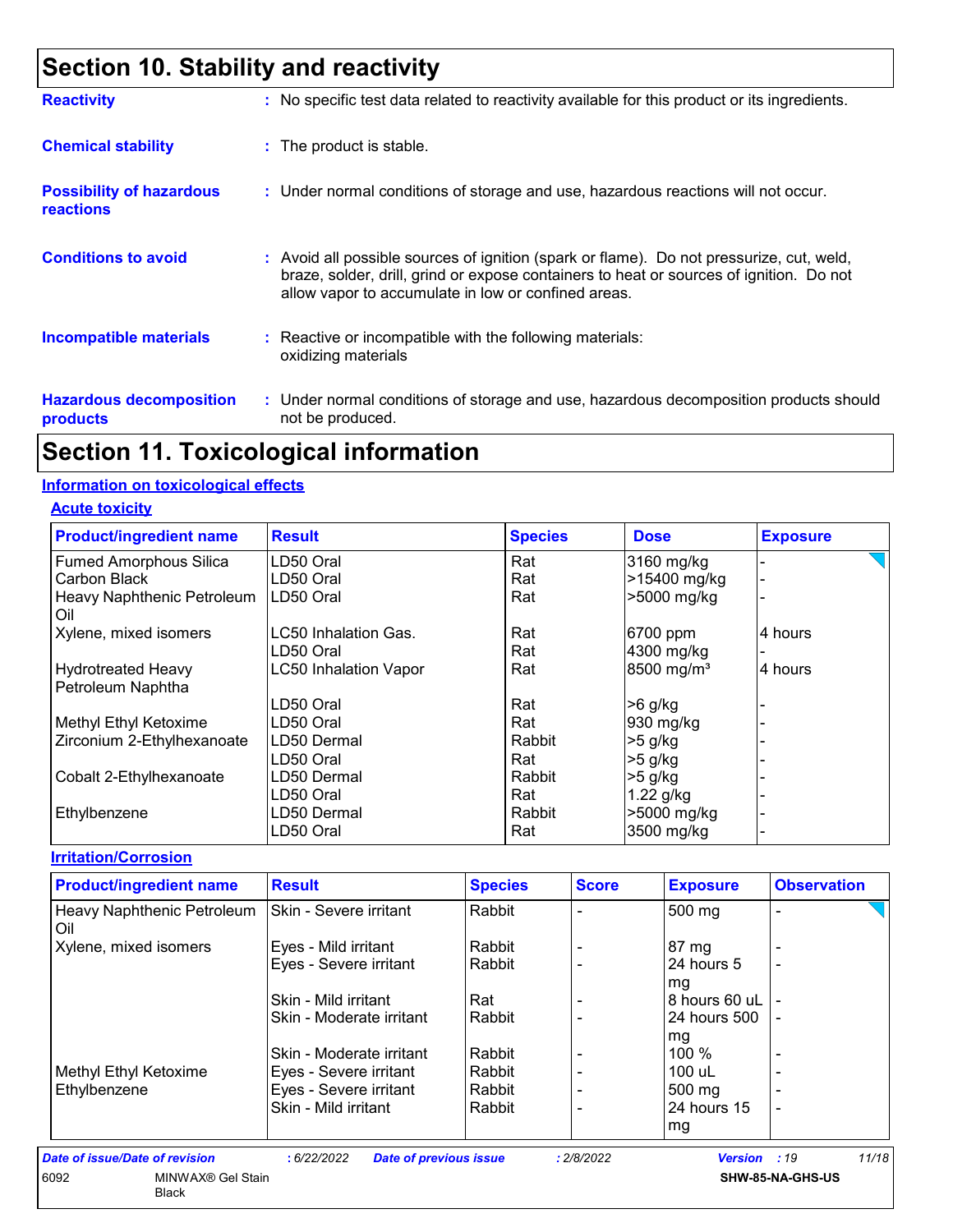### **Section 11. Toxicological information**

### **Sensitization**

Not available.

#### **Mutagenicity**

Not available.

#### **Carcinogenicity**

Not available.

#### **Classification**

| <b>Product/ingredient name</b>                                                                               | <b>OSHA</b> | <b>IARC</b>         | <b>NTP</b>                                       |  |
|--------------------------------------------------------------------------------------------------------------|-------------|---------------------|--------------------------------------------------|--|
| Fumed Amorphous Silica<br>l Carbon Black<br>Xylene, mixed isomers<br>Cobalt 2-Ethylhexanoate<br>Ethylbenzene | -<br>-      | 2Β<br>3<br>2B<br>2B | Reasonably anticipated to be a human carcinogen. |  |

### **Reproductive toxicity**

Not available.

### **Teratogenicity**

Not available.

#### **Specific target organ toxicity (single exposure)**

| <b>Name</b>                          | <b>Category</b> | <b>Route of</b><br>exposure | <b>Target organs</b>            |
|--------------------------------------|-----------------|-----------------------------|---------------------------------|
| Med. Aliphatic Hydrocarbon Solvent   | Category 3      |                             | Respiratory tract<br>irritation |
|                                      | Category 3      |                             | Narcotic effects                |
| Light Aliphatic Hydrocarbon          | Category 3      |                             | Respiratory tract<br>irritation |
|                                      | Category 3      |                             | Narcotic effects                |
| Lt. Aliphatic Hydrocarbon Solvent    | Category 3      |                             | Respiratory tract<br>irritation |
|                                      | Category 3      |                             | Narcotic effects                |
| Xylene, mixed isomers                | Category 3      |                             | Respiratory tract<br>irritation |
| Hydrotreated Heavy Petroleum Naphtha | Category 3      |                             | Respiratory tract<br>irritation |
|                                      | Category 3      |                             | Narcotic effects                |
| Methyl Ethyl Ketoxime                | Category 1      |                             | upper respiratory<br>tract      |
|                                      | Category 3      |                             | Narcotic effects                |
| Ethylbenzene                         | Category 3      |                             | Respiratory tract<br>irritation |
|                                      | Category 3      |                             | Narcotic effects                |

### **Specific target organ toxicity (repeated exposure)**

| <b>Name</b>                                  | <b>Category</b>                             | <b>Route of</b><br>exposure | <b>Target organs</b>  |
|----------------------------------------------|---------------------------------------------|-----------------------------|-----------------------|
| Med. Aliphatic Hydrocarbon Solvent           | Category 1                                  |                             |                       |
| Light Aliphatic Hydrocarbon                  | Category 2                                  |                             |                       |
| Lt. Aliphatic Hydrocarbon Solvent            | Category 2                                  |                             |                       |
| Xylene, mixed isomers                        | Category 2                                  |                             |                       |
| Hydrotreated Heavy Petroleum Naphtha         | Category 2                                  |                             |                       |
| Methyl Ethyl Ketoxime                        | Category 2                                  |                             | blood system          |
| Ethylbenzene                                 | Category 2                                  |                             |                       |
| Date of issue/Date of revision<br>:6/22/2022 | <b>Date of previous issue</b><br>: 2/8/2022 |                             | 12/18<br>Version : 19 |
| 6092<br>MINWAX® Gel Stain<br><b>Black</b>    |                                             |                             | SHW-85-NA-GHS-US      |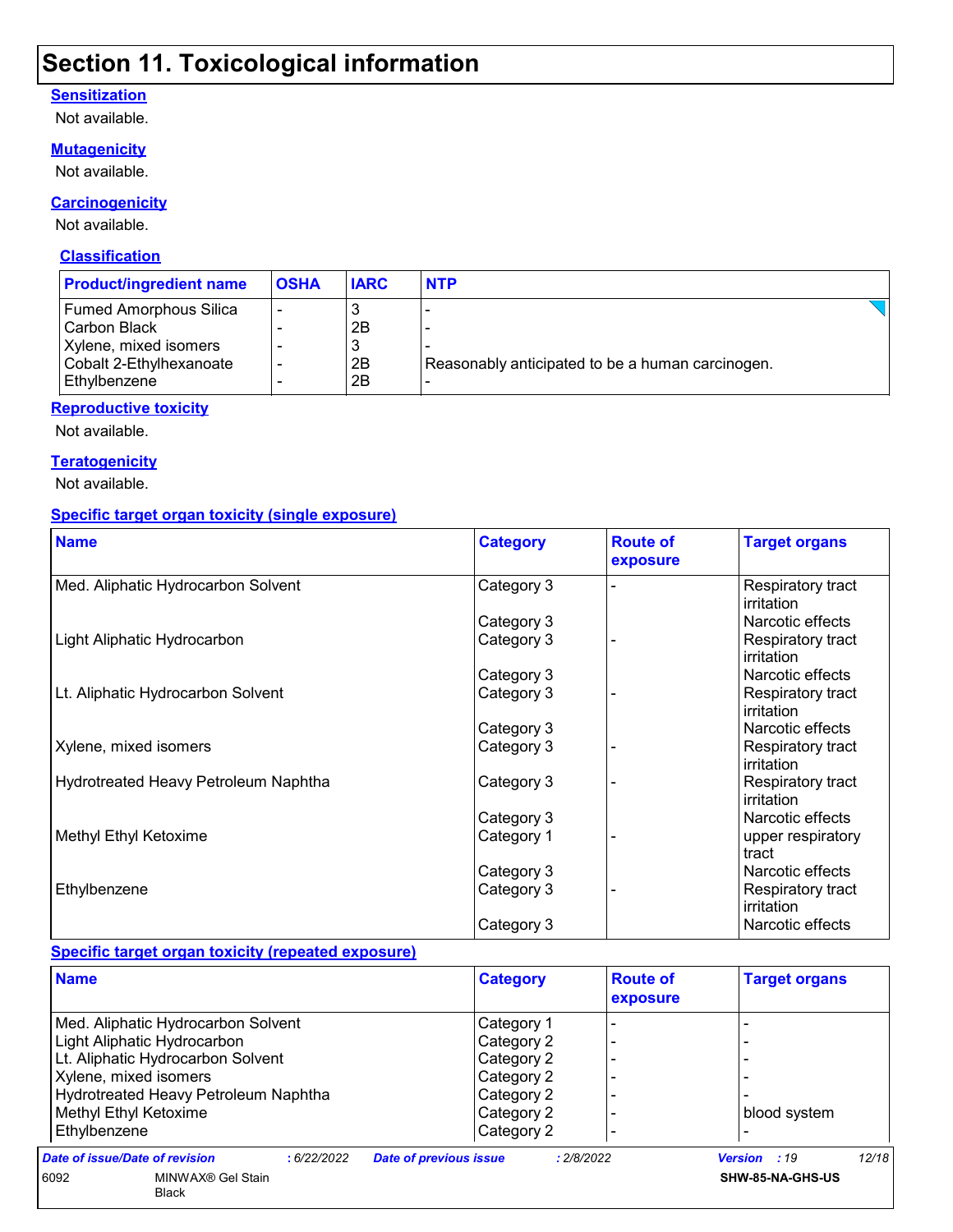## **Section 11. Toxicological information**

#### **Aspiration hazard**

Black

| <b>Name</b>                          | <b>Result</b>                         |
|--------------------------------------|---------------------------------------|
| Med. Aliphatic Hydrocarbon Solvent   | <b>ASPIRATION HAZARD - Category 1</b> |
| Light Aliphatic Hydrocarbon          | <b>ASPIRATION HAZARD - Category 1</b> |
| Lt. Aliphatic Hydrocarbon Solvent    | <b>ASPIRATION HAZARD - Category 1</b> |
| Xylene, mixed isomers                | <b>ASPIRATION HAZARD - Category 1</b> |
| Hydrotreated Heavy Petroleum Naphtha | <b>ASPIRATION HAZARD - Category 1</b> |
| Ethylbenzene                         | <b>ASPIRATION HAZARD - Category 1</b> |

| <b>Information on the likely</b><br>routes of exposure | : Not available.                                                                                                                                                                                                                                                        |
|--------------------------------------------------------|-------------------------------------------------------------------------------------------------------------------------------------------------------------------------------------------------------------------------------------------------------------------------|
| <b>Potential acute health effects</b>                  |                                                                                                                                                                                                                                                                         |
| <b>Eye contact</b>                                     | : No known significant effects or critical hazards.                                                                                                                                                                                                                     |
| <b>Inhalation</b>                                      | : Can cause central nervous system (CNS) depression. May cause drowsiness or<br>dizziness. May cause respiratory irritation.                                                                                                                                            |
| <b>Skin contact</b>                                    | : May cause an allergic skin reaction.                                                                                                                                                                                                                                  |
| <b>Ingestion</b>                                       | : Can cause central nervous system (CNS) depression. May be fatal if swallowed and<br>enters airways.                                                                                                                                                                   |
|                                                        | <b>Symptoms related to the physical, chemical and toxicological characteristics</b>                                                                                                                                                                                     |
| <b>Eye contact</b>                                     | : No specific data.                                                                                                                                                                                                                                                     |
| <b>Inhalation</b>                                      | : Adverse symptoms may include the following:<br>respiratory tract irritation<br>coughing<br>nausea or vomiting<br>headache<br>drowsiness/fatigue<br>dizziness/vertigo<br>unconsciousness<br>reduced fetal weight<br>increase in fetal deaths<br>skeletal malformations |
| <b>Skin contact</b>                                    | : Adverse symptoms may include the following:<br>irritation<br>redness<br>reduced fetal weight<br>increase in fetal deaths<br>skeletal malformations                                                                                                                    |
| <b>Ingestion</b>                                       | : Adverse symptoms may include the following:<br>nausea or vomiting<br>reduced fetal weight<br>increase in fetal deaths<br>skeletal malformations                                                                                                                       |
|                                                        | Delayed and immediate effects and also chronic effects from short and long term exposure                                                                                                                                                                                |

| 6092                                                                | MINWAX® Gel Stain |                  |                               |            |              | SHW-85-NA-GHS-US |       |
|---------------------------------------------------------------------|-------------------|------------------|-------------------------------|------------|--------------|------------------|-------|
| Date of issue/Date of revision                                      |                   | :6/22/2022       | <b>Date of previous issue</b> | : 2/8/2022 | Version : 19 |                  | 13/18 |
| <b>Potential immediate</b><br><b>effects</b>                        |                   | : Not available. |                               |            |              |                  |       |
| <b>Potential delayed effects</b><br>Long term exposure              |                   | : Not available. |                               |            |              |                  |       |
| <b>Short term exposure</b><br><b>Potential immediate</b><br>effects |                   | : Not available. |                               |            |              |                  |       |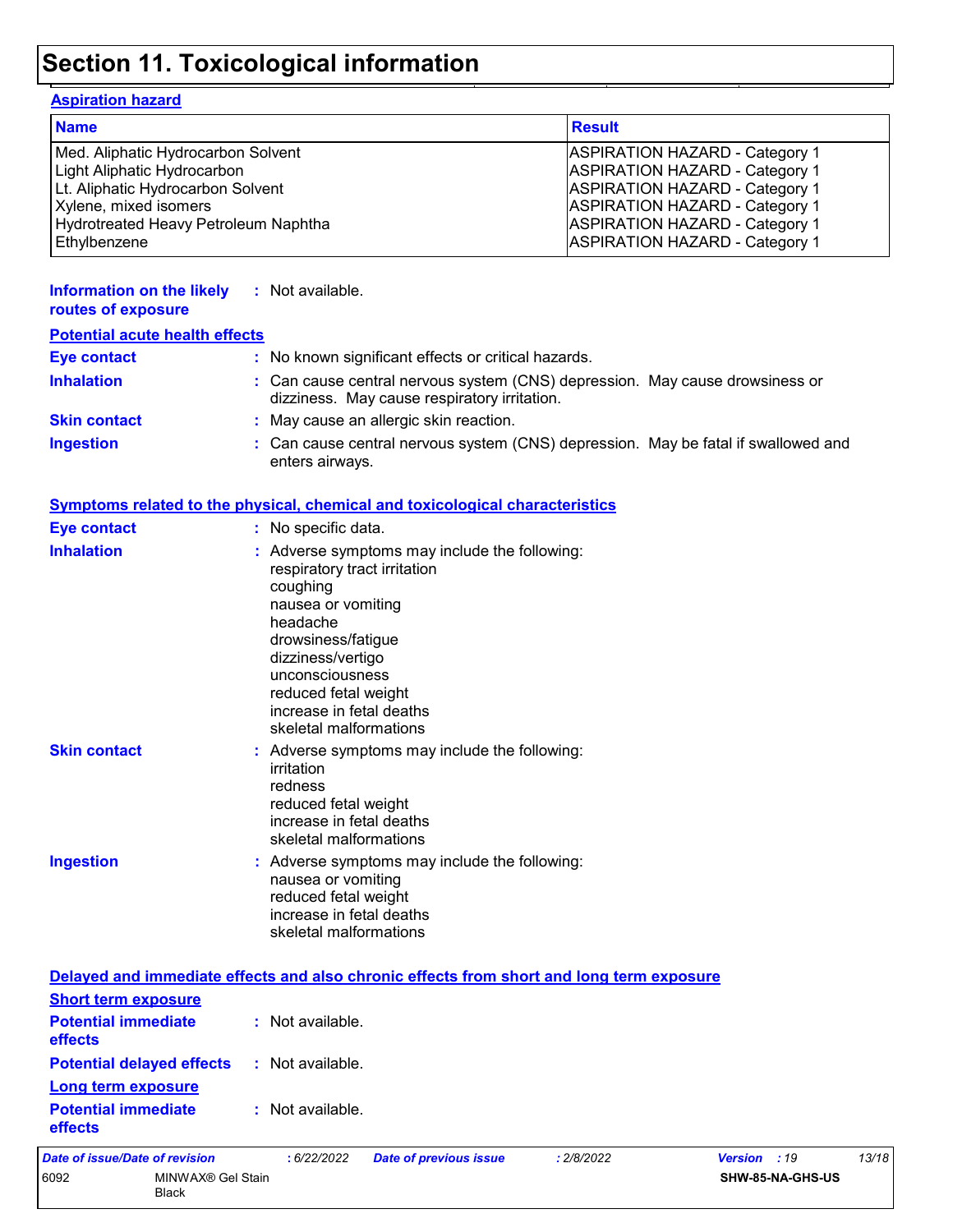### **Section 11. Toxicological information**

| <b>Potential delayed effects : Not available.</b> |                                                                                                                                                                          |
|---------------------------------------------------|--------------------------------------------------------------------------------------------------------------------------------------------------------------------------|
| <b>Potential chronic health effects</b>           |                                                                                                                                                                          |
| Not available.                                    |                                                                                                                                                                          |
| <b>General</b>                                    | : Causes damage to organs through prolonged or repeated exposure. Once sensitized, a<br>severe allergic reaction may occur when subsequently exposed to very low levels. |
| <b>Carcinogenicity</b>                            | : Suspected of causing cancer. Risk of cancer depends on duration and level of<br>exposure.                                                                              |
| <b>Mutagenicity</b>                               | : No known significant effects or critical hazards.                                                                                                                      |
| <b>Teratogenicity</b>                             | : Suspected of damaging the unborn child.                                                                                                                                |
| <b>Developmental effects</b>                      | : No known significant effects or critical hazards.                                                                                                                      |
| <b>Fertility effects</b>                          | : May damage fertility.                                                                                                                                                  |
|                                                   |                                                                                                                                                                          |

**Numerical measures of toxicity** Not available. **Acute toxicity estimates**

### **Section 12. Ecological information**

|  |  | <b>Toxicity</b> |  |  |  |
|--|--|-----------------|--|--|--|
|--|--|-----------------|--|--|--|

| <b>Product/ingredient name</b>       | <b>Result</b>                      | <b>Species</b>                              | <b>Exposure</b> |
|--------------------------------------|------------------------------------|---------------------------------------------|-----------------|
| Light Aliphatic Hydrocarbon          | Acute LC50 2200 µg/l Fresh water   | Fish - Lepomis macrochirus                  | 4 days          |
| Lt. Aliphatic Hydrocarbon<br>Solvent | Acute LC50 >100000 ppm Fresh water | Fish - Oncorhynchus mykiss                  | 96 hours        |
| Xylene, mixed isomers                | Acute LC50 8500 µg/l Marine water  | Crustaceans - Palaemonetes<br>pugio         | 48 hours        |
|                                      | Acute LC50 13400 µg/l Fresh water  | Fish - Pimephales promelas                  | 96 hours        |
| Methyl Ethyl Ketoxime                | Acute LC50 843000 µg/l Fresh water | Fish - Pimephales promelas                  | 96 hours        |
| Ethylbenzene                         | Acute EC50 4900 µg/l Marine water  | Algae - Skeletonema costatum                | 72 hours        |
|                                      | Acute EC50 7700 µg/l Marine water  | Algae - Skeletonema costatum                | 96 hours        |
|                                      | Acute EC50 6.53 mg/l Marine water  | Crustaceans - Artemia sp. -<br>Nauplii      | 48 hours        |
|                                      | Acute EC50 2.93 mg/l Fresh water   | Daphnia - Daphnia magna -<br><b>Neonate</b> | 48 hours        |
|                                      | Acute LC50 4200 µg/l Fresh water   | Fish - Oncorhynchus mykiss                  | 96 hours        |

#### **Persistence and degradability**

| <b>Product/ingredient name</b> | <b>Aquatic half-life</b> | <b>Photolysis</b> | <b>Biodegradability</b> |
|--------------------------------|--------------------------|-------------------|-------------------------|
| Xylene, mixed isomers          |                          |                   | Readily                 |
| Ethylbenzene                   |                          |                   | Readily                 |

**Bioaccumulative potential**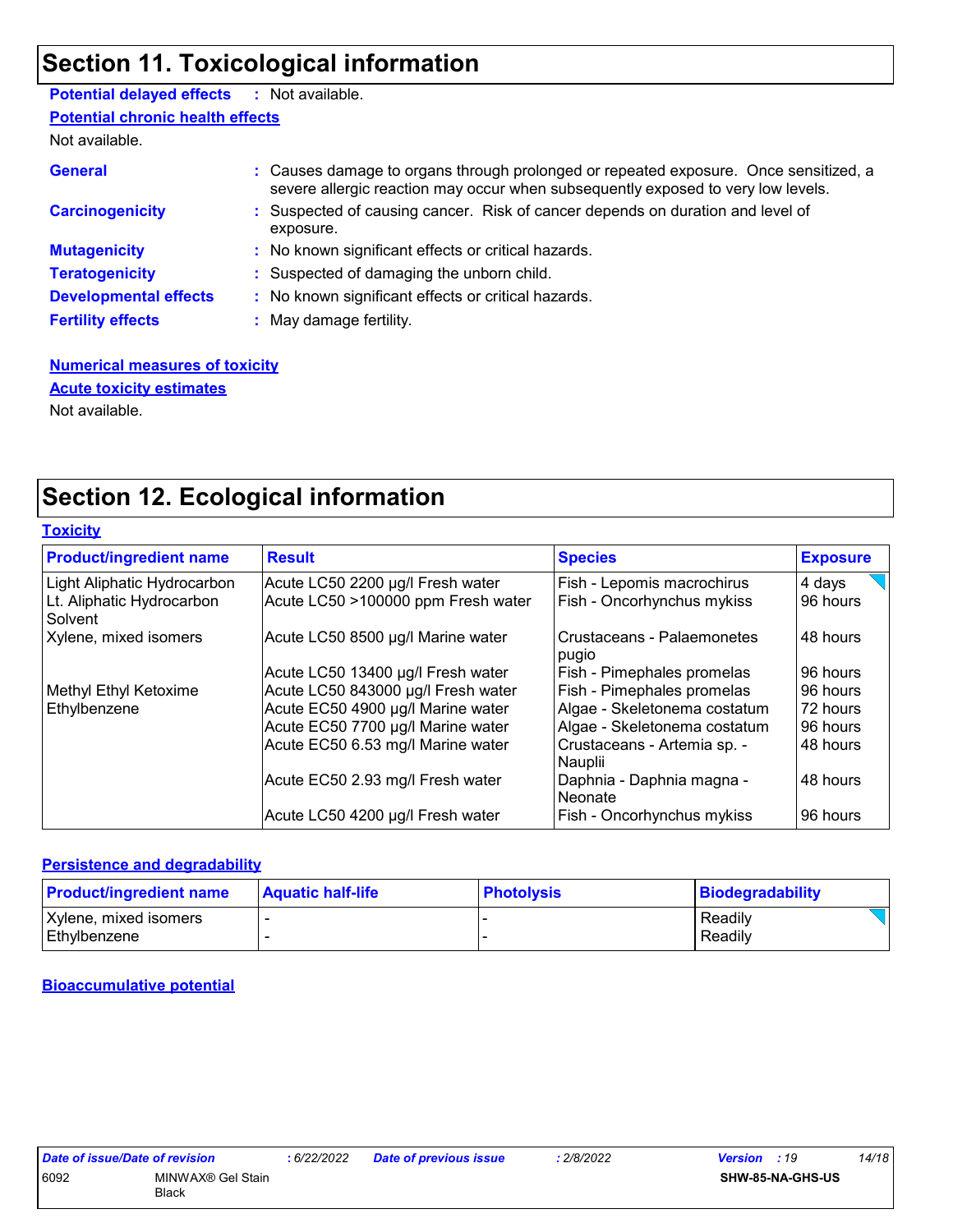### **Section 12. Ecological information**

| <b>Product/ingredient name</b>                                           | $LogP_{ow}$ | <b>BCF</b>                | <b>Potential</b> |  |
|--------------------------------------------------------------------------|-------------|---------------------------|------------------|--|
| Lt. Aliphatic Hydrocarbon<br>Solvent                                     |             | 10 to 2500                | high             |  |
| Xylene, mixed isomers<br>Hydrotreated Heavy                              |             | 8.1 to 25.9<br>10 to 2500 | low<br>high      |  |
| Petroleum Naphtha<br>Methyl Ethyl Ketoxime<br>Zirconium 2-Ethylhexanoate |             | 2.5 to 5.8<br>2.96        | low<br>low       |  |
| Cobalt 2-Ethylhexanoate                                                  |             | 15600                     | high             |  |

### **Mobility in soil**

| <b>Soil/water partition</b> | : Not available. |
|-----------------------------|------------------|
| <b>coefficient (Koc)</b>    |                  |

**Other adverse effects** : No known significant effects or critical hazards.

### **Section 13. Disposal considerations**

| <b>Disposal methods</b> | : The generation of waste should be avoided or minimized wherever possible. Disposal<br>of this product, solutions and any by-products should at all times comply with the<br>requirements of environmental protection and waste disposal legislation and any<br>regional local authority requirements. Dispose of surplus and non-recyclable products<br>via a licensed waste disposal contractor. Waste should not be disposed of untreated to<br>the sewer unless fully compliant with the requirements of all authorities with jurisdiction.<br>Waste packaging should be recycled. Incineration or landfill should only be considered<br>when recycling is not feasible. This material and its container must be disposed of in a<br>safe way. Care should be taken when handling emptied containers that have not been<br>cleaned or rinsed out. Empty containers or liners may retain some product residues.<br>Vapor from product residues may create a highly flammable or explosive atmosphere<br>inside the container. Do not cut, weld or grind used containers unless they have been<br>cleaned thoroughly internally. Avoid dispersal of spilled material and runoff and contact |
|-------------------------|------------------------------------------------------------------------------------------------------------------------------------------------------------------------------------------------------------------------------------------------------------------------------------------------------------------------------------------------------------------------------------------------------------------------------------------------------------------------------------------------------------------------------------------------------------------------------------------------------------------------------------------------------------------------------------------------------------------------------------------------------------------------------------------------------------------------------------------------------------------------------------------------------------------------------------------------------------------------------------------------------------------------------------------------------------------------------------------------------------------------------------------------------------------------------------------------|
|                         | with soil, waterways, drains and sewers.                                                                                                                                                                                                                                                                                                                                                                                                                                                                                                                                                                                                                                                                                                                                                                                                                                                                                                                                                                                                                                                                                                                                                       |

## **Section 14. Transport information**

|                                                               | <b>DOT</b><br><b>Classification</b> | <b>TDG</b><br><b>Classification</b> | <b>Mexico</b><br><b>Classification</b> | <b>IATA</b>    | <b>IMDG</b>                                                                                                 |
|---------------------------------------------------------------|-------------------------------------|-------------------------------------|----------------------------------------|----------------|-------------------------------------------------------------------------------------------------------------|
| <b>UN number</b>                                              | <b>UN1263</b>                       | <b>UN1263</b>                       | <b>UN1263</b>                          | <b>UN1263</b>  | <b>UN1263</b>                                                                                               |
| <b>UN proper</b><br>shipping name                             | <b>PAINT</b>                        | <b>PAINT</b>                        | <b>PAINT</b>                           | <b>PAINT</b>   | PAINT, Marine<br>pollutant (Med.<br>Aliphatic<br>Hydrocarbon<br>Solvent, Light<br>Aliphatic<br>Hydrocarbon) |
| <b>Transport</b>                                              | 3                                   | 3                                   | 3                                      | 3              | $\mathbf{3}$                                                                                                |
| hazard class(es)                                              |                                     |                                     |                                        |                | $\bigstar$                                                                                                  |
| <b>Packing group</b>                                          | $\mathbf{III}$                      | III                                 | $\mathbf{III}$                         | $\mathbf{III}$ | $\mathbf{III}$                                                                                              |
|                                                               |                                     |                                     |                                        |                |                                                                                                             |
| <b>Date of issue/Date of revision</b><br>6092<br><b>Black</b> | : 6/22/2022<br>MINWAX® Gel Stain    | <b>Date of previous issue</b>       | : 2/8/2022                             |                | 15/18<br>Version : 19<br>SHW-85-NA-GHS-US                                                                   |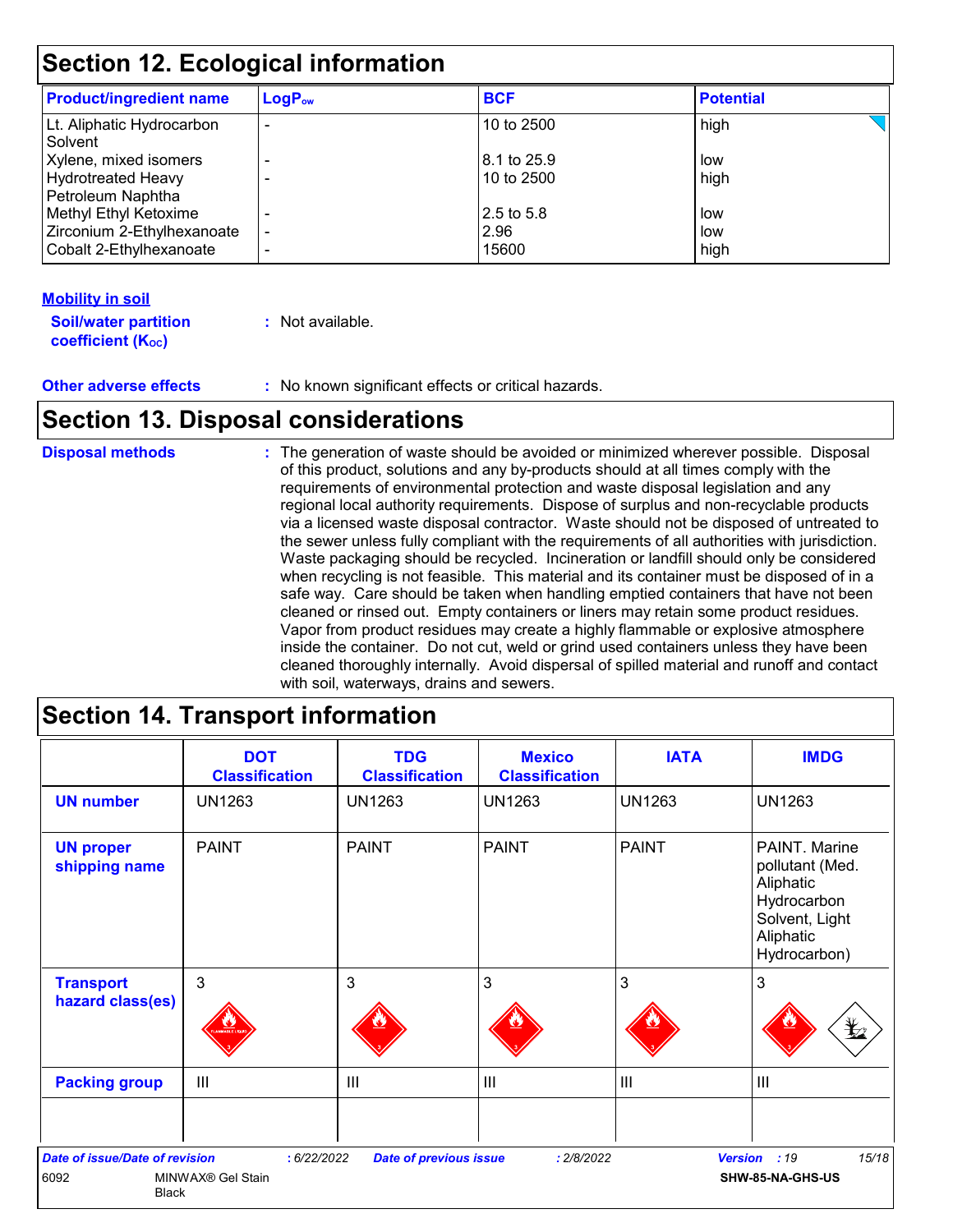| <b>Environmental</b><br>hazards         | No.                                                                                                                                                                                                                                                                                                                                                        | No.                                                                                                                                                                   | No.            | Yes. The<br>environmentally<br>hazardous<br>substance mark<br>is not required.                                                                                                                                                                                                                                                                                                                                                                                                                                                                                                                                    | Yes.                                                                                                                                        |
|-----------------------------------------|------------------------------------------------------------------------------------------------------------------------------------------------------------------------------------------------------------------------------------------------------------------------------------------------------------------------------------------------------------|-----------------------------------------------------------------------------------------------------------------------------------------------------------------------|----------------|-------------------------------------------------------------------------------------------------------------------------------------------------------------------------------------------------------------------------------------------------------------------------------------------------------------------------------------------------------------------------------------------------------------------------------------------------------------------------------------------------------------------------------------------------------------------------------------------------------------------|---------------------------------------------------------------------------------------------------------------------------------------------|
| <b>Additional</b><br><b>information</b> | This product may<br>be re-classified as<br>"Combustible<br>Liquid," unless<br>transported by<br>vessel or aircraft.<br>Non-bulk<br>packages (less<br>than or equal to<br>119 gal) of<br>combustible<br>liquids are not<br>regulated as<br>hazardous<br>materials in<br>package sizes<br>less than the<br>product reportable<br>quantity.<br><b>ERG No.</b> | Product classified<br>as per the<br>following sections<br>of the<br>Transportation of<br>Dangerous Goods<br>Regulations:<br>2.18-2.19 (Class<br>3).<br><b>ERG No.</b> | <b>ERG No.</b> | The<br>environmentally<br>hazardous<br>substance mark<br>may appear if<br>required by other<br>transportation<br>regulations.                                                                                                                                                                                                                                                                                                                                                                                                                                                                                     | The marine<br>pollutant mark is<br>not required when<br>transported in<br>sizes of ≤5 L or ≤5<br>kg.<br>Emergency<br>schedules F-E, S-<br>Е |
|                                         | 128                                                                                                                                                                                                                                                                                                                                                        | 128                                                                                                                                                                   | 128            |                                                                                                                                                                                                                                                                                                                                                                                                                                                                                                                                                                                                                   |                                                                                                                                             |
| <b>Special precautions for user :</b>   |                                                                                                                                                                                                                                                                                                                                                            | substances and on all actions in case of emergency situations.                                                                                                        |                | Multi-modal shipping descriptions are provided for informational purposes and do not<br>consider container sizes. The presence of a shipping description for a particular<br>mode of transport (sea, air, etc.), does not indicate that the product is packaged<br>suitably for that mode of transport. All packaging must be reviewed for suitability<br>prior to shipment, and compliance with the applicable regulations is the sole<br>responsibility of the person offering the product for transport. People loading and<br>unloading dangerous goods must be trained on all of the risks deriving from the |                                                                                                                                             |
| <b>Transport in bulk according</b>      | : Not available.                                                                                                                                                                                                                                                                                                                                           |                                                                                                                                                                       |                |                                                                                                                                                                                                                                                                                                                                                                                                                                                                                                                                                                                                                   |                                                                                                                                             |

### **Section 15. Regulatory information**

#### **SARA 313**

SARA 313 (40 CFR 372.45) supplier notification can be found on the Environmental Data Sheet.

### **California Prop. 65**

WARNING: This product contains chemicals known to the State of California to cause cancer and birth defects or other reproductive harm.

#### **International regulations**

| Date of issue/Date of revision | :6/22             |  |
|--------------------------------|-------------------|--|
| 6092                           | MINWAX® Gel Stain |  |
|                                | <b>Black</b>      |  |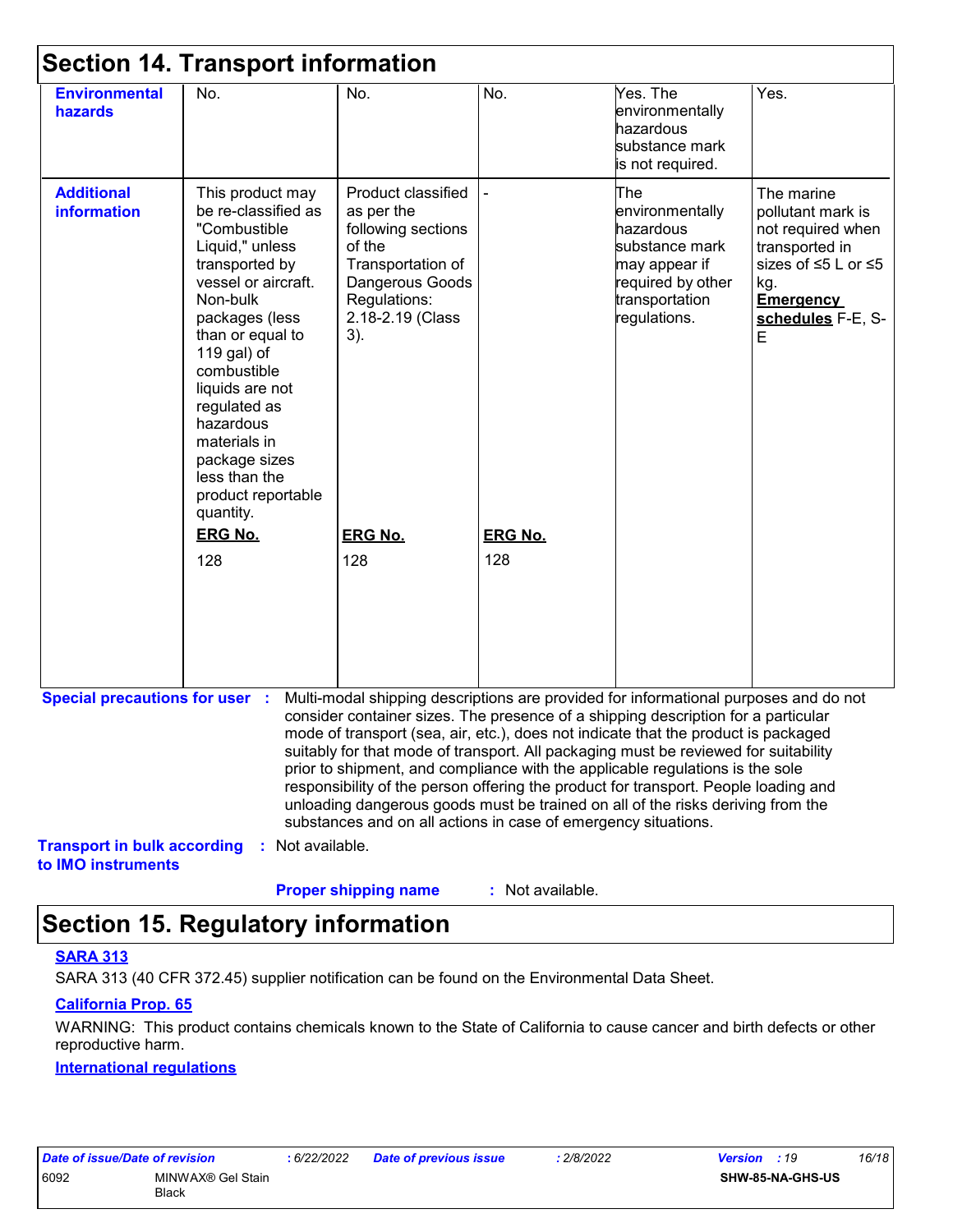### **Section 15. Regulatory information**

| <b>International lists</b> | : Australia inventory (AIIC): Not determined.                |
|----------------------------|--------------------------------------------------------------|
|                            | China inventory (IECSC): Not determined.                     |
|                            | Japan inventory (CSCL): Not determined.                      |
|                            | Japan inventory (ISHL): Not determined.                      |
|                            | Korea inventory (KECI): Not determined.                      |
|                            | New Zealand Inventory of Chemicals (NZIoC): Not determined.  |
|                            | Philippines inventory (PICCS): Not determined.               |
|                            | Taiwan Chemical Substances Inventory (TCSI): Not determined. |
|                            | Thailand inventory: Not determined.                          |
|                            | Turkey inventory: Not determined.                            |
|                            | Vietnam inventory: Not determined.                           |

### **Section 16. Other information**

**Hazardous Material Information System (U.S.A.)**



**The customer is responsible for determining the PPE code for this material. For more information on HMIS® Personal Protective Equipment (PPE) codes, consult the HMIS® Implementation Manual.**

**Caution: HMIS® ratings are based on a 0-4 rating scale, with 0 representing minimal hazards or risks, and 4 representing significant hazards or risks. Although HMIS® ratings and the associated label are not required on SDSs or products leaving a facility under 29 CFR 1910.1200, the preparer may choose to provide them. HMIS® ratings are to be used with a fully implemented HMIS® program. HMIS® is a registered trademark and service mark of the American Coatings Association, Inc.**

**Procedure used to derive the classification**

| <b>Classification</b>                                                               | <b>Justification</b>      |
|-------------------------------------------------------------------------------------|---------------------------|
| <b>FLAMMABLE LIQUIDS - Category 3</b>                                               | On basis of test data     |
| <b>SKIN SENSITIZATION - Category 1</b>                                              | Calculation method        |
| CARCINOGENICITY - Category 2                                                        | Calculation method        |
| TOXIC TO REPRODUCTION - Category 1B                                                 | <b>Calculation method</b> |
| SPECIFIC TARGET ORGAN TOXICITY (SINGLE EXPOSURE) (Respiratory tract                 | <b>Calculation method</b> |
| irritation) - Category 3                                                            |                           |
| SPECIFIC TARGET ORGAN TOXICITY (SINGLE EXPOSURE) (Narcotic effects) -<br>Category 3 | Calculation method        |
| SPECIFIC TARGET ORGAN TOXICITY (REPEATED EXPOSURE) - Category 1                     | Calculation method        |
| <b>ASPIRATION HAZARD - Category 1</b>                                               | Calculation method        |
| <b><i>B. R. R. A. H. Lewis Co.</i></b>                                              |                           |

| <u> FIBIOLA</u>                   |                                                                                                                                                                                                                                                                                                                                                                                                                                                                           |
|-----------------------------------|---------------------------------------------------------------------------------------------------------------------------------------------------------------------------------------------------------------------------------------------------------------------------------------------------------------------------------------------------------------------------------------------------------------------------------------------------------------------------|
| Date of printing                  | : 6/22/2022                                                                                                                                                                                                                                                                                                                                                                                                                                                               |
| Date of issue/Date of<br>revision | : 6/22/2022                                                                                                                                                                                                                                                                                                                                                                                                                                                               |
| Date of previous issue            | : 2/8/2022                                                                                                                                                                                                                                                                                                                                                                                                                                                                |
| <b>Version</b>                    | : 19                                                                                                                                                                                                                                                                                                                                                                                                                                                                      |
| <b>Key to abbreviations</b>       | $\therefore$ ATE = Acute Toxicity Estimate<br><b>BCF</b> = Bioconcentration Factor<br>GHS = Globally Harmonized System of Classification and Labelling of Chemicals<br>IATA = International Air Transport Association<br><b>IBC</b> = Intermediate Bulk Container<br>IMDG = International Maritime Dangerous Goods<br>LogPow = logarithm of the octanol/water partition coefficient<br>MARPOL = International Convention for the Prevention of Pollution From Ships, 1973 |

| Date of issue/Date of revision |                                   | : 6/22/2022 | <b>Date of previous issue</b> | .2/8/2022 | 17/18<br><b>Version</b> : 19 |
|--------------------------------|-----------------------------------|-------------|-------------------------------|-----------|------------------------------|
| 6092                           | MINWAX® Gel Stain<br><b>Black</b> |             |                               |           | <b>SHW-85-NA-GHS-US</b>      |